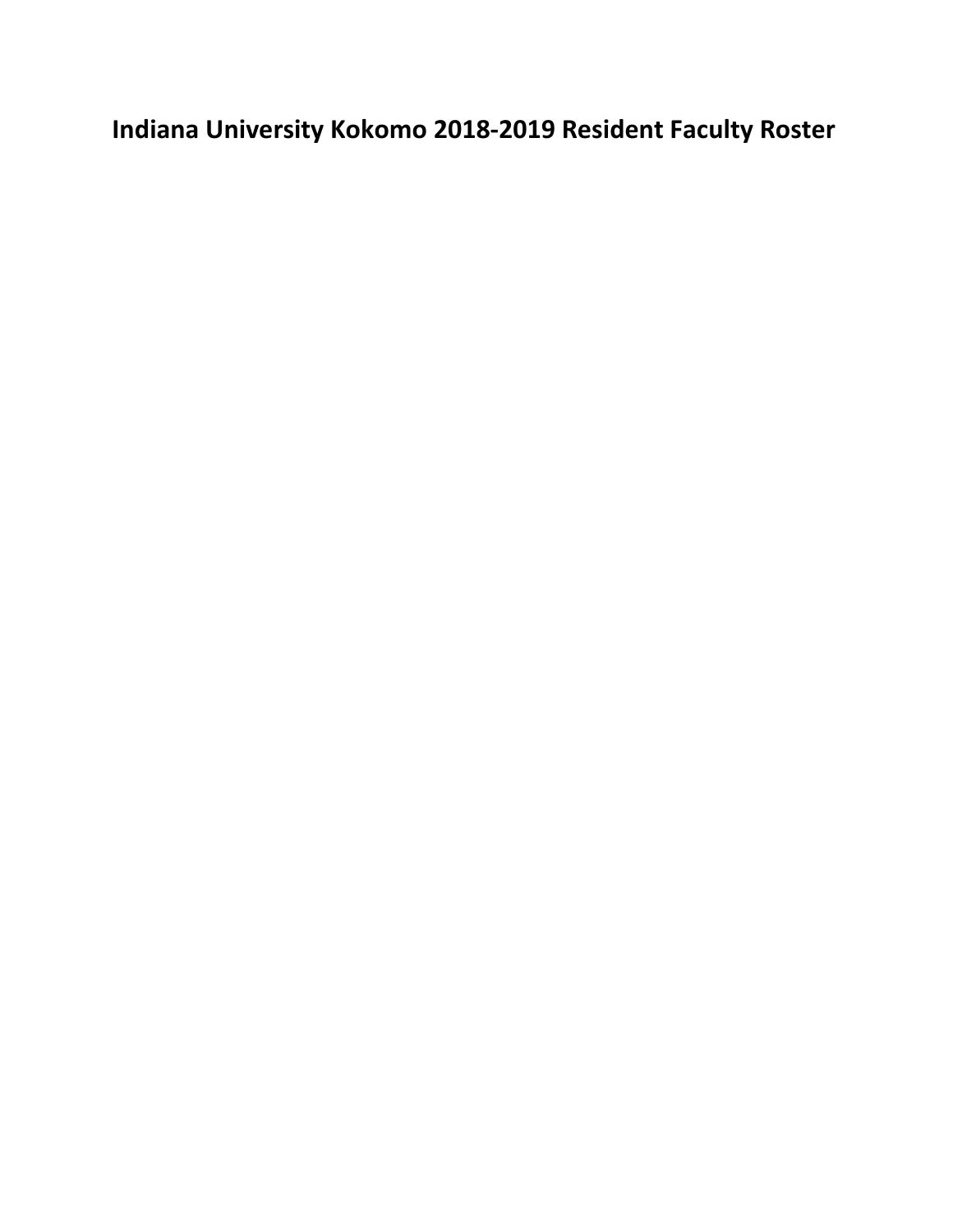| <b>Academic Unit: Allied Health Sciences</b><br><b>Resident Faculty</b><br>2018-2019 |                   |                                                             |                                                                                                                                                                                                                                                                                                                                                                                                                                                 |                                                              |                                      |                                                                                                                                                                                                                                |  |  |
|--------------------------------------------------------------------------------------|-------------------|-------------------------------------------------------------|-------------------------------------------------------------------------------------------------------------------------------------------------------------------------------------------------------------------------------------------------------------------------------------------------------------------------------------------------------------------------------------------------------------------------------------------------|--------------------------------------------------------------|--------------------------------------|--------------------------------------------------------------------------------------------------------------------------------------------------------------------------------------------------------------------------------|--|--|
| <b>Last Name</b>                                                                     | <b>First Name</b> | <b>Title</b>                                                | <b>Graduate Degrees &amp; Area</b><br><b>Institution &amp; Year</b>                                                                                                                                                                                                                                                                                                                                                                             | <b>Courses/Subjects</b><br><b>Taught</b>                     | Programs in which<br><b>Teaching</b> | <b>Additional Relevant Qualifications, Graduate</b><br>Hours and/or Equivalent Experience                                                                                                                                      |  |  |
| Alshuwaiyer                                                                          | Ghadah            | Assistant Professor<br><b>Health Sciences</b>               | Ph.D. Health and Exercise Science-<br>Health Promotion University of<br>Oklahoma, Norman, Oklahoma<br>2014<br><b>MS Health Science</b><br>Towson University, Towson,<br>Maryland 2009<br><b>BS Physical Therapy and</b><br>Rehabilitation<br>King Saud University, Riyadh, Saudi<br>Arabia 2004                                                                                                                                                 | <b>Health Promotion</b>                                      | <b>Health Sciences</b>               | Ph.D. Health and Exercise Science<br><b>BS: Physical Therapy</b>                                                                                                                                                               |  |  |
| Coppola                                                                              | Angela            | Assistant Professor of<br><b>Health Sciences</b>            | Ph.D.: Physical Education and<br>Recreation (Behavioral Medicine<br>and Health Psychology) with a<br>specialization in Community-Based<br>Research and Evaluation. University<br>of Alberta, Edmonton, Alberta,<br>Canada. Conferred 2016.<br>MS in Sport Studies<br>Miami University,<br>Oxford, OH 2011<br>ABD in Physical Education and<br>Recreation (Behavioral Medicine<br>and Health Psychology) University<br>of Alberta, Edmonton 2015 | <b>Health Promotion</b>                                      | <b>Health Sciences</b>               | Dissertation: A community-based participatory<br>approach to supporting Indigenous youth activity-<br>promoting programming in Alberta<br>Specialization in Community-Based Research and<br>Evaluation<br>Certificate May 2013 |  |  |
| Davis                                                                                | Patricia          | Clinical Assistant<br>Professor /<br><b>Coordinator MIT</b> | Masters-MBA-IT<br>Western Governors University 2017<br>B.S. in Medical Imaging Technology<br>IU Kokomo 2008                                                                                                                                                                                                                                                                                                                                     | Radiologic Sciences-<br><b>Medical Imaging</b><br>Technology | <b>Medical Imaging</b><br>Technology | ARRT R.T, R, MR certification<br>IN DOH General Radiographer License<br>MRSO-Magnetic Resonance Safety Officer<br>Certification 2017                                                                                           |  |  |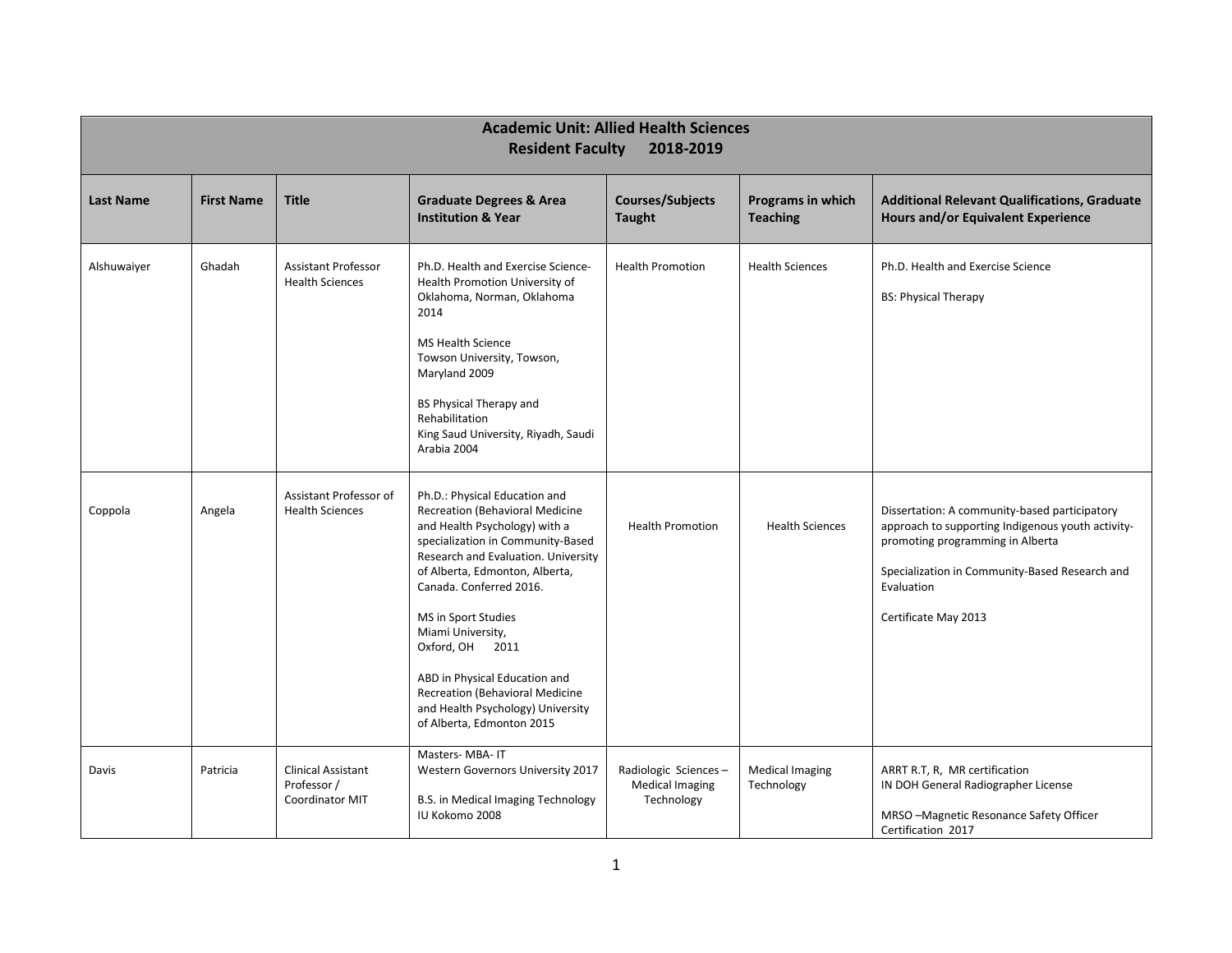| Hancock         | David   | Assistant Professor<br><b>Health Sciences</b>              | Ph.D. in Human Kinetics<br>University of Ottawa 2011<br>MA in Human Development<br>Laurentian University<br>Ottawa, Ontario 2007<br>B.A. (Hons) Sport Psychology<br>Laurentian University (Sudbury,<br>Ontario) 2005 | Exercise and<br><b>Sport Sciences</b>                   | <b>Health Sciences</b>                                            | Post Doctorate in Sport Psychology                                                                                                                                |
|-----------------|---------|------------------------------------------------------------|----------------------------------------------------------------------------------------------------------------------------------------------------------------------------------------------------------------------|---------------------------------------------------------|-------------------------------------------------------------------|-------------------------------------------------------------------------------------------------------------------------------------------------------------------|
| Hensarling      | Natalie | Visiting Lecturer-<br><b>Health Sciences</b>               | PhD - Texas Tech University 2011<br><b>Nutritional Science</b><br>MS-Stephen F. Austin State<br>2007<br>University                                                                                                   | <b>Nutritional Science</b>                              | <b>Health Sciences</b>                                            | Certified - Registered Dietician (RD)                                                                                                                             |
| Hughey          | John    | Chair & Clinical<br>Assistant Professor                    | AS Radiologic Technology<br>Indiana University 1976<br><b>BS</b> - General Technical Studies<br>Indiana University 1981<br>M.S. in Business Management<br>Indiana Wesleyan University 1991                           | Radiography and<br><b>Medical Imaging</b><br>Technology | Radiologic Sciences                                               | M.S. Concentration in Management<br>ARRT R.T, R, Certification<br>IN DOH General Radiographer License<br><b>JRCERT Program Accreditation</b>                      |
| Knudson-Stanley | Melinda | Lecturer Healthcare<br>Management Applied<br>Science (BAS) | MPM Healthcare Management,<br>Indiana University 2012<br><b>BA History</b><br>Wright State University 1991<br><b>BA Microbiology</b><br>Miami University 1988                                                        | Healthcare<br>Management<br>Freshman Learning           | <b>Bachelor of Applied</b><br>Science<br>Healthcare<br>Management | Basic Online Instruction Developers Certificate<br>Six Sigma White Belt<br>AFAA Group fitness certifications<br>Certified Arthritis Foundation Tai Chi Instructor |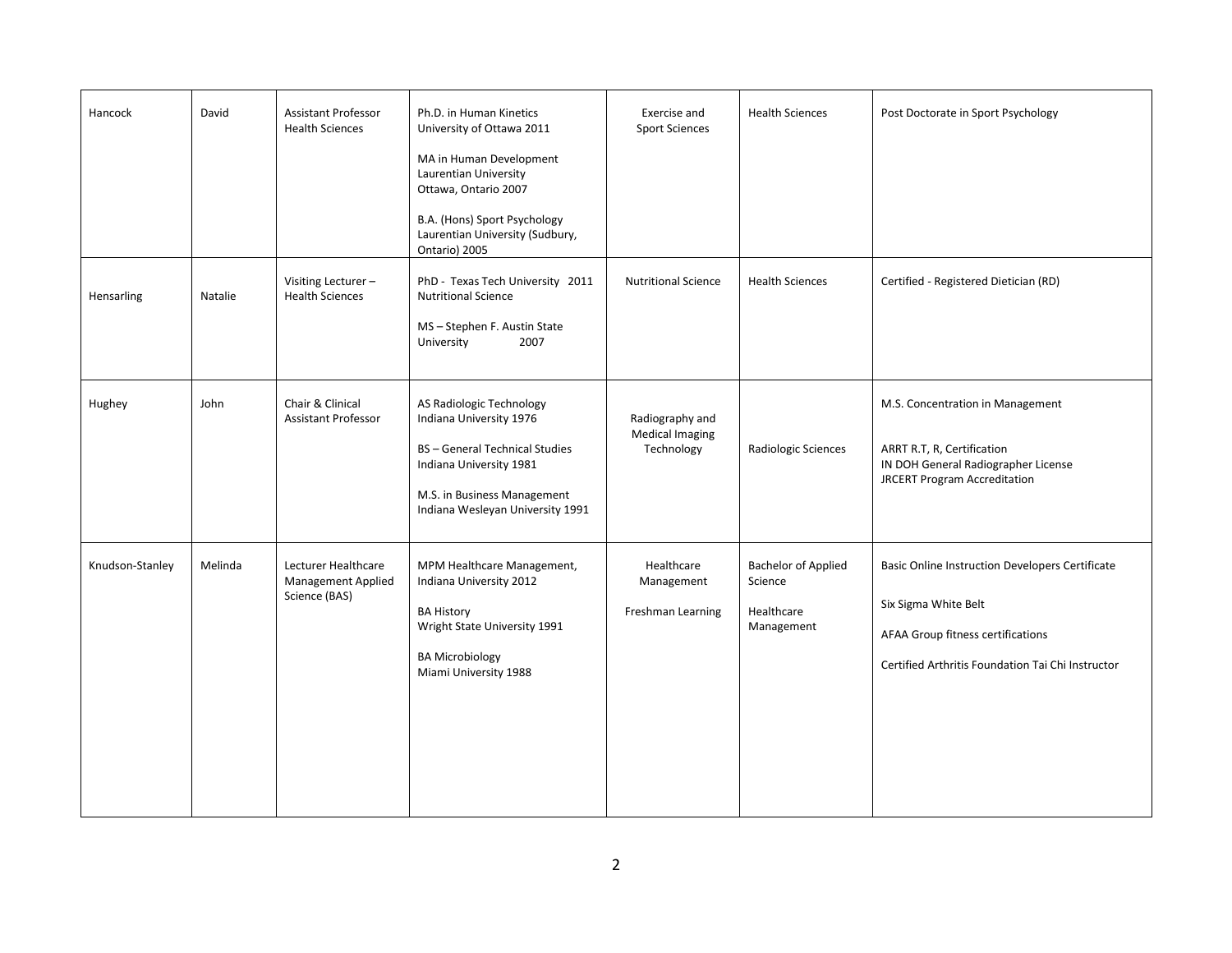| Lee       | Ju Young   | <b>Assistant Professor</b><br>Sport and Recreation<br>Management        | PhD-Sport Management<br>Indiana University 2018<br>MS Athletic Administration/Sport<br>Management<br>Indiana University<br>2013                                                                                                                                                                                                                            | Sport and Recreation<br>Management                                                       | Sport and Recreation<br>Management | North America Society Sport Management<br>(NASSM)<br>European Association for Sport Management<br>(EASM)<br>Sport Marketing Association (SMA)                                                                                                                                                                                                          |
|-----------|------------|-------------------------------------------------------------------------|------------------------------------------------------------------------------------------------------------------------------------------------------------------------------------------------------------------------------------------------------------------------------------------------------------------------------------------------------------|------------------------------------------------------------------------------------------|------------------------------------|--------------------------------------------------------------------------------------------------------------------------------------------------------------------------------------------------------------------------------------------------------------------------------------------------------------------------------------------------------|
| Mossburg  | <b>Kim</b> | Lecturer Health<br>Sciences / Nutritional<br>Science                    | MS Physical Education /<br><b>Athletic Training</b><br>Indiana State University, Terra<br>Haute, IN 1987<br>Marshall University, Hunting, WV<br>and University of Charleston,<br>Charleston, WV - completed<br>education for RD Certification,<br>1992<br>BS Physical Education with teaching<br>certification; Liberty University,<br>Lynchburg, WV. 1986 | <b>Nutritional Sciences</b><br>Health Sciences - ESS                                     | <b>Health Sciences</b>             | Registered Dietitian (RD)<br>Certified Athletic Trainer (CTA)<br>Certified 1 <sup>st</sup> aid trainer (American Heart)<br>Certified CPR Instructor (American Heart) BLS<br>Certified Trainer in Adult Weight Management<br>(Academy of Nutrition and Dietetics)<br>Basic On-line Instruction Development (IU Kokomo)<br>Safe-Serve Certification 2016 |
| Rassel    | Christine  | <b>Assistant Clinical</b><br>Professor Radiologic<br>Sciences / MIT     | <b>BS Medical Imaging</b><br>IUPUI, Indianapolis, IN, 2007<br>Associates Radiology Technology,<br>Marian College, Indianapolis, IN<br>1994                                                                                                                                                                                                                 | Radiologic Sciences<br>Sonography<br>Mammography<br><b>Medical Imaging</b><br>Technology | Radiologic Sciences                | ADRMS in Abdominal and Vascular Technology<br>ARRT in Radiology and Mammography<br>ARRT, RT, R, M                                                                                                                                                                                                                                                      |
| Sebastian | Heidi      | Clinical Assistant<br>Professor, Clinical<br>Coordinator<br>Radiography | MPM - Indiana University<br>(Kokomo) 2018<br>B.S. in Allied Health, The<br>Professions; Ohio State University<br>1993<br>A.S. Radiography<br>Central Ohio Technical College,<br>Newark, Ohio 1990                                                                                                                                                          | Radiography<br><b>Computed Technology</b>                                                | Radiologic Sciences                | ARRT RT, R, CT certification<br>IN DOH General Radiographer License<br><b>JRCERT Program Accreditation</b>                                                                                                                                                                                                                                             |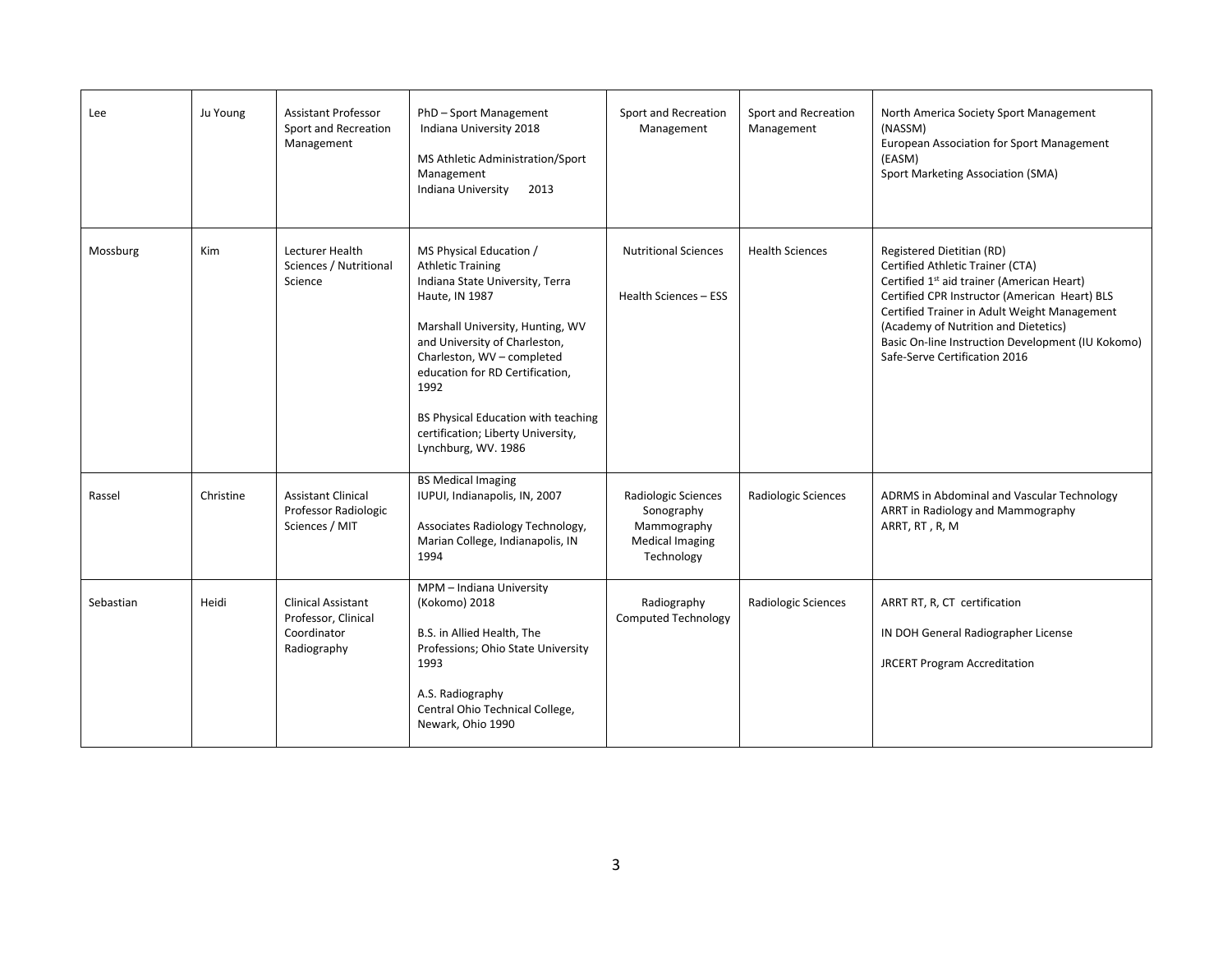| <b>School of Business '18-'19 Full-Time Faculty</b> |                   |                                            |                                                                                                                                                                                                    |                                                                            |                               |                                                                                                  |  |
|-----------------------------------------------------|-------------------|--------------------------------------------|----------------------------------------------------------------------------------------------------------------------------------------------------------------------------------------------------|----------------------------------------------------------------------------|-------------------------------|--------------------------------------------------------------------------------------------------|--|
| <b>Last Name</b>                                    | <b>First Name</b> | <b>Title</b>                               | <b>Graduate Degrees &amp; Area</b><br><b>Institution &amp; Year</b>                                                                                                                                | <b>Courses/Subjects</b><br>Taught                                          | Programs in<br>which Teaching | <b>Additional Relevant Qualifications, Graduate</b><br>Hours and/or Tested Equivalent Experience |  |
| Chulkov                                             | Dmitriy           | Professor of Economics<br>& MIS            | Ph.D. in Economics<br>Purdue University 2004<br>M.S. in Economics<br>Purdue University 1999                                                                                                        | Economics<br><b>MIS</b>                                                    | <b>BSB</b><br><b>MBA</b>      |                                                                                                  |  |
| Cox                                                 | Steven            | Professor of Finance                       | Ph.D. in Finance<br>University of Florida 1993<br>M.B.A.<br>University of Northern Iowa 1984                                                                                                       | Accounting<br>Economics<br>Finance                                         | <b>BSB</b><br><b>MBA</b>      | C.P.A., C.M.A.                                                                                   |  |
| Dibie                                               | Josephine         | Lecturer in Business                       | D.B.A in Accounting<br>Argosy University 2012<br>M.P.A.<br>Indiana State University 2000<br>M.B.A.<br>University of Benin, Nigeria 1995<br>M.A. in Economics<br>University of Ibadan, Nigeria 1987 | Accounting<br><b>Bus Computing</b><br>Economics<br>Business and<br>Society | <b>BSB</b>                    |                                                                                                  |  |
| Kim                                                 | Joungyeon         | Associate Professor of<br>Accounting & MIS | Ph.D. in Management Information<br>Systems<br>Purdue University 2006<br>M.S. Chemical Engineering<br>Korea Advanced Institute of Science and<br>Technology 2000                                    | Accounting                                                                 | <b>BSB</b><br><b>MBA</b>      | C.P.A.                                                                                           |  |
| Korne                                               | Olga              | Lecturer in Accounting                     | M.S. in Accountancy<br>Indiana University (IUPUI) 2005                                                                                                                                             | Accounting                                                                 | <b>BSB</b>                    | C.P.A.                                                                                           |  |
| Krabbenhoft                                         | Alan              | Dean & Professor of<br>Economics           | Ph.D. Economics,<br>Wayne State University 1994<br>M.A. in Economics<br>Wayne State University 1989                                                                                                | Economics<br>Consulting                                                    | <b>BSB</b><br><b>MBA</b>      |                                                                                                  |  |
| Meybodi                                             | Mohammad          | Professor of Operations<br>Management      | Ph.D. in Operations Management<br>University of Oklahoma 1990<br>M.S. in Industrial and Systems<br>Engineering<br>University of Florida 1984<br>M.S. in Operations Research                        | <b>Mgmt Science</b><br><b>Statistics</b><br>Operations                     | <b>BSB</b><br><b>MBA</b>      |                                                                                                  |  |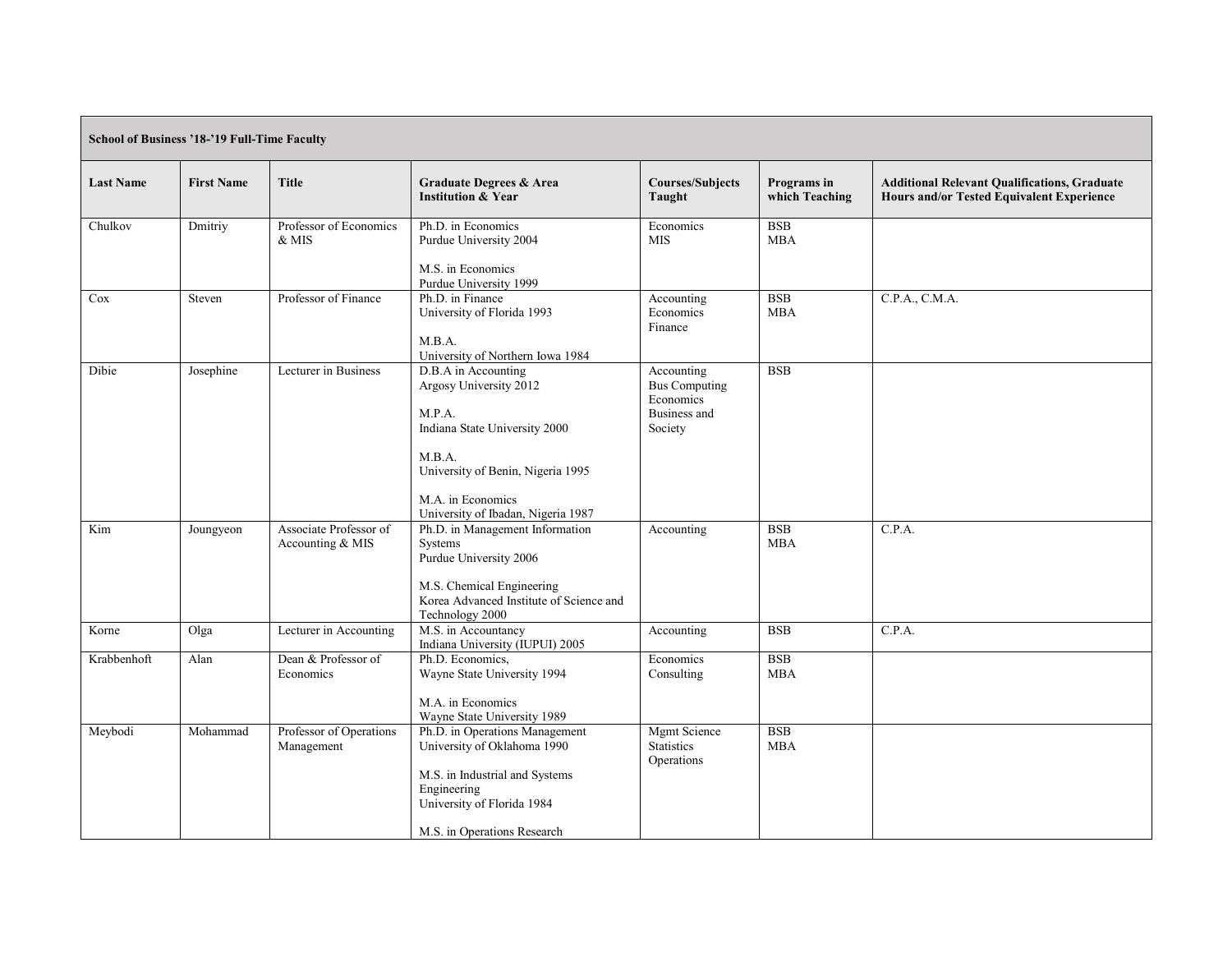|                                                |                   |                        | <b>Syracuse University 1981</b>          |                         |                |                                                     |
|------------------------------------------------|-------------------|------------------------|------------------------------------------|-------------------------|----------------|-----------------------------------------------------|
| Nur                                            | Yusuf             | Associate Professor of | Ph.D. in Management                      | Strategy                | <b>BSB</b>     |                                                     |
|                                                |                   | Management             | Indiana University 2003                  | Int'l Business          | <b>MBA</b>     |                                                     |
|                                                |                   |                        |                                          |                         |                |                                                     |
|                                                |                   |                        | M.B.A.                                   |                         |                |                                                     |
|                                                |                   |                        | California State University Fresno 1986  |                         |                |                                                     |
|                                                |                   |                        |                                          |                         |                |                                                     |
| Parkison                                       | Kathy             | Professor of Economics | Ph.D. in Economics                       | Economics               | <b>BSB</b>     |                                                     |
|                                                |                   |                        | Purdue University 1993                   | Ethics/Regulation       | <b>MBA</b>     |                                                     |
|                                                |                   |                        |                                          |                         |                |                                                     |
|                                                |                   |                        | M.S. in Economics                        |                         |                |                                                     |
|                                                |                   |                        | Purdue University 1991                   |                         |                |                                                     |
|                                                |                   |                        |                                          |                         |                |                                                     |
|                                                |                   |                        | M.B.A.                                   |                         |                |                                                     |
|                                                |                   |                        | University of Nebraska Omaha 1989        |                         |                |                                                     |
| Preece                                         | Gloria            | Lecturer in Business & | Ph.D. (in progress)                      | Intro to Business       | $_{\rm BSB}$   |                                                     |
|                                                |                   | Director of MBA and    | Personal Financial Planning Kansas State | Marketing               | <b>MBA</b>     | CFP Certificate                                     |
|                                                |                   | <b>MPM</b> Programs    | University (2016)                        |                         |                |                                                     |
|                                                |                   |                        | M.B.A.                                   |                         |                |                                                     |
|                                                |                   |                        | Indiana University Kokomo 2012           |                         |                |                                                     |
| Rink                                           | David             | Professor of Marketing | Ph.D. in Marketing                       | Marketing               | <b>BSB</b>     |                                                     |
|                                                |                   |                        | University of Arkansas 1975              |                         | <b>MBA</b>     |                                                     |
|                                                |                   |                        |                                          |                         |                |                                                     |
|                                                |                   |                        | M.B.A.                                   |                         |                |                                                     |
|                                                |                   |                        | Indiana University 1971                  |                         |                |                                                     |
| Smith                                          | Adam              | Assistant Professor of | Ph.D. in Business Administration         | Management              | <b>BSB</b>     |                                                     |
|                                                |                   | Management             | University of Tennessee Knoxville 2013   | Human Resources         | <b>MBA</b>     |                                                     |
| VanAlstine                                     | Gabby             | Lecturer in Business   | M.B.A.                                   | HR Management           | <b>BSB</b>     | X                                                   |
|                                                |                   |                        | Indiana University Kokomo 2014           |                         |                |                                                     |
| VanAlstine                                     | Jason             | Associate Professor of | Ph.D. in Economics                       | Economics               | <b>BSB</b>     |                                                     |
|                                                |                   | Economics              | Purdue University 2009                   | <b>Statistics</b>       | <b>MBA</b>     |                                                     |
|                                                |                   |                        |                                          |                         |                |                                                     |
|                                                |                   |                        | M.A. in Economics                        |                         |                |                                                     |
|                                                |                   |                        | Indiana University 2006                  |                         |                |                                                     |
| Wang                                           | Xiaoqiong         | Assistant Professor of | Ph.D. in Management Science (Finance)    | Finance                 | <b>BSB</b>     |                                                     |
|                                                |                   | Finance                | University of Wisconsin-Milwaukee 2017   |                         | <b>MBA</b>     |                                                     |
|                                                |                   |                        | M.S. in Finance                          |                         |                |                                                     |
|                                                |                   |                        | Syracuse University 2012                 |                         |                |                                                     |
|                                                |                   |                        |                                          |                         |                |                                                     |
|                                                |                   |                        |                                          |                         |                |                                                     |
| <b>Department of Hospitality &amp; Tourism</b> |                   |                        |                                          |                         |                |                                                     |
| <b>Last Name</b>                               | <b>First Name</b> | <b>Title</b>           | <b>Graduate Degrees &amp; Area</b>       | <b>Courses/Subjects</b> | Programs in    | <b>Additional Relevant Qualifications, Graduate</b> |
|                                                |                   |                        | <b>Institution &amp; Year</b>            | Taught                  | which Teaching | Hours and/or Tested Equivalent Experience           |
|                                                |                   |                        |                                          |                         |                |                                                     |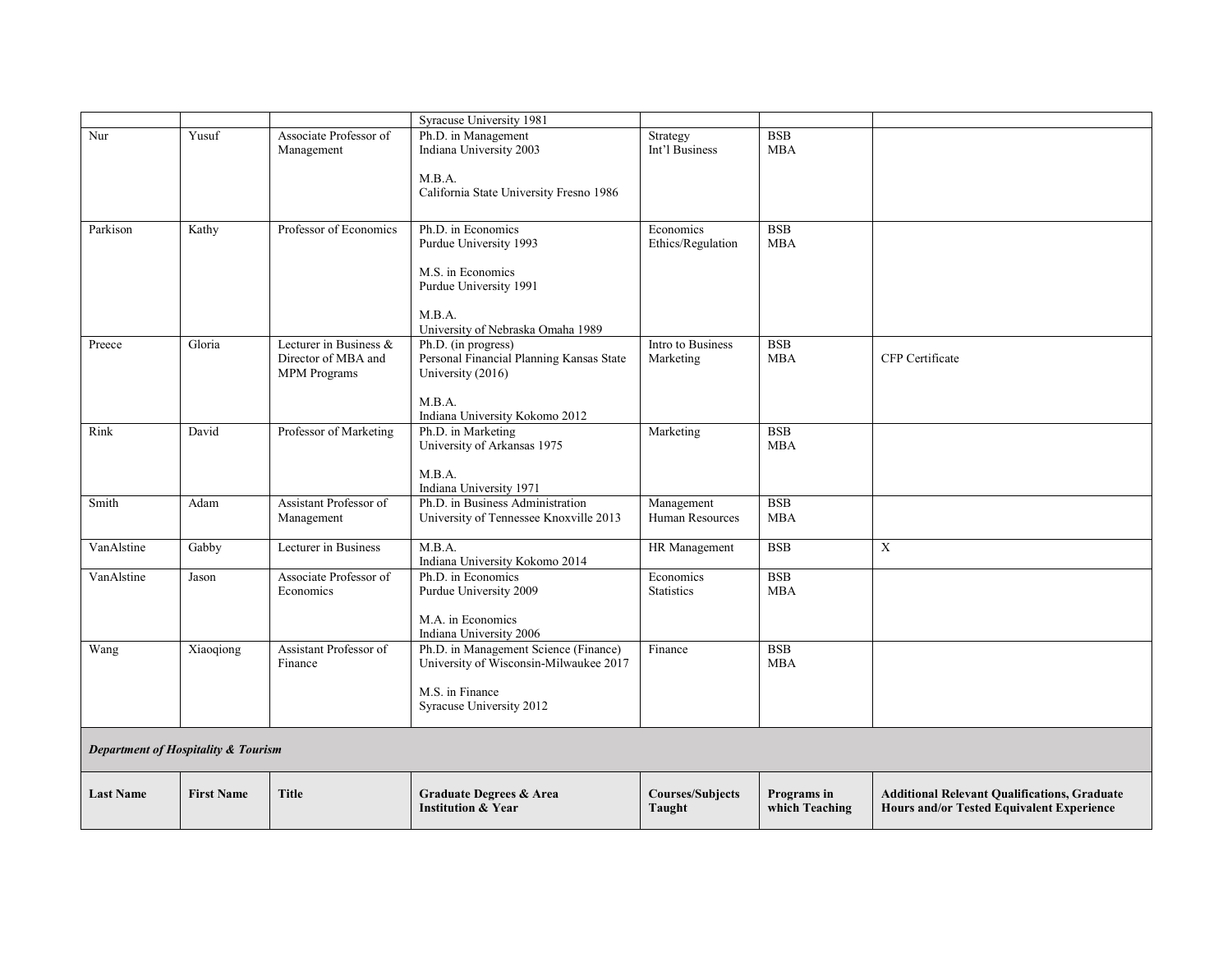| Kennedy-Eden                                            | Heather           | Assistant Professor of<br>Hospitality & Tourism                 | Ph.D. in Marketing<br>University of Wollongong 2014                                                                          | Event Management<br>Tourism               | <b>BSHTM</b>                  |                                                                                                         |  |  |  |
|---------------------------------------------------------|-------------------|-----------------------------------------------------------------|------------------------------------------------------------------------------------------------------------------------------|-------------------------------------------|-------------------------------|---------------------------------------------------------------------------------------------------------|--|--|--|
| Meng                                                    | Mark              | Assistant Professor in<br>Hospitality and Tourism<br>Management | Ph.D. in Hospitality and Tourism<br>Purdue University 2017<br>M.S. in Food Business<br>University College Cork, Ireland 2010 | Sanitation<br>Food/Beverage<br>Management | <b>BSHTM</b>                  |                                                                                                         |  |  |  |
| Department of Public Administration & Health Management |                   |                                                                 |                                                                                                                              |                                           |                               |                                                                                                         |  |  |  |
|                                                         |                   |                                                                 |                                                                                                                              |                                           |                               |                                                                                                         |  |  |  |
| <b>Last Name</b>                                        | <b>First Name</b> | <b>Title</b>                                                    | Graduate Degrees & Area<br><b>Institution &amp; Year</b>                                                                     | <b>Courses/Subjects</b><br>Taught         | Programs in<br>which Teaching | <b>Additional Relevant Qualifications, Graduate</b><br><b>Hours and/or Tested Equivalent Experience</b> |  |  |  |

Public Administration Health Management

Public Administration Health Management

BSPA MPM

BSPA MPM

C.P.A.

Pacific Western University 1989

M.S. in Health Services Administration University of St. Francis 1986

D.h.Ed. in Health Education A.T. Still University 2010

Ph.D. in Public Administration

Indiana University

Master of Public Policy University of Maryland 2012

Horn Jerome Lecturer in Public

Hur Hyunkang Assistant Professor of

Administration & Health Management

Public Administration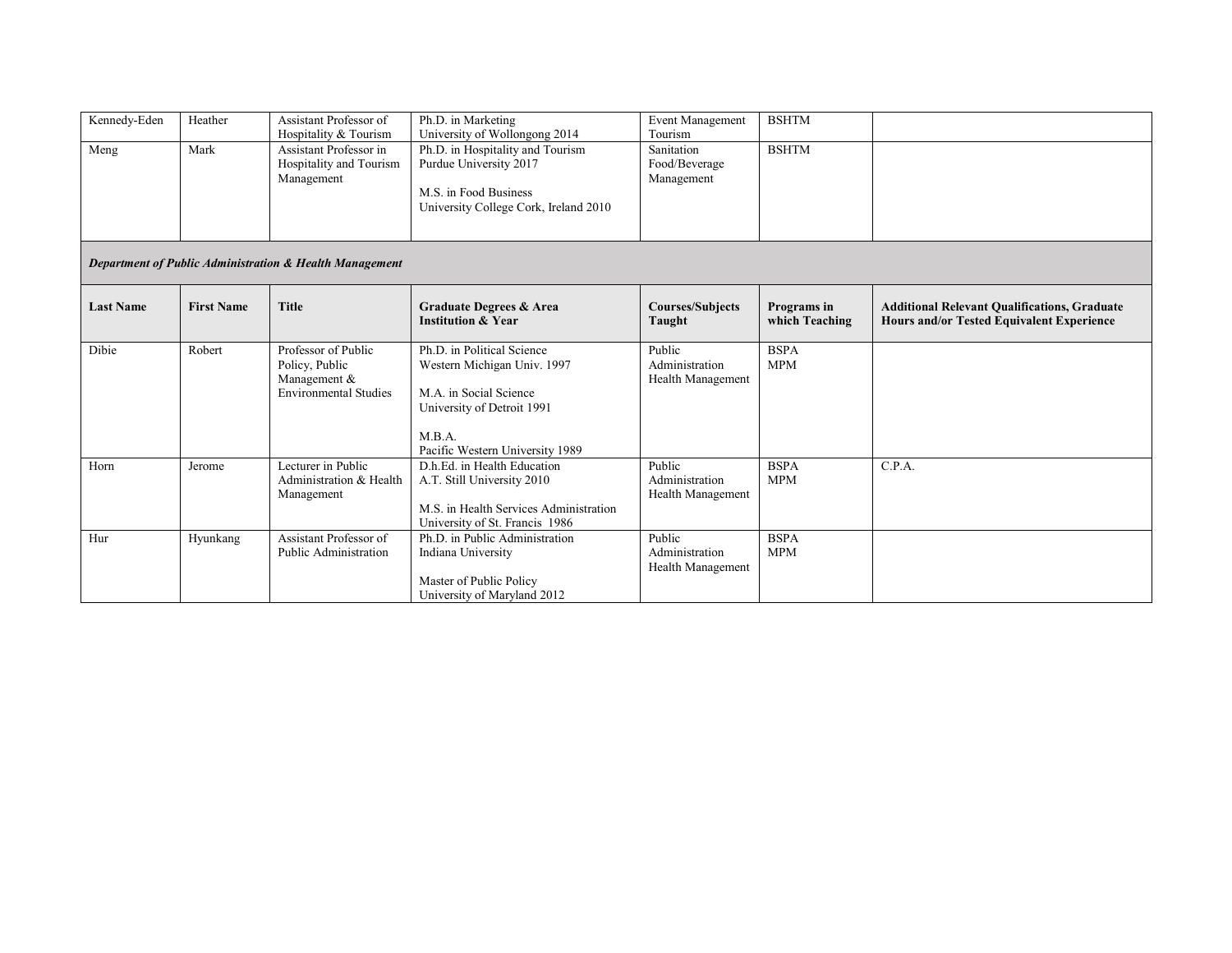| School of Education '18-19' Full-Time Faculty |                   |                                                  |                                                                                                                                                                                                                                                                                                    |                                                                                                                                                                                           |                                                                     |                                                                                                  |  |  |
|-----------------------------------------------|-------------------|--------------------------------------------------|----------------------------------------------------------------------------------------------------------------------------------------------------------------------------------------------------------------------------------------------------------------------------------------------------|-------------------------------------------------------------------------------------------------------------------------------------------------------------------------------------------|---------------------------------------------------------------------|--------------------------------------------------------------------------------------------------|--|--|
| <b>Last Name</b>                              | <b>First Name</b> | <b>Title</b>                                     | <b>Graduate Degrees &amp; Area</b><br><b>Institution &amp; Year</b>                                                                                                                                                                                                                                | <b>Courses/Subjects</b><br>Taught                                                                                                                                                         | Programs in which<br><b>Teaching</b>                                | <b>Additional Relevant Qualifications, Graduate</b><br>Hours and/or Tested Equivalent Experience |  |  |
| <b>Nellis</b>                                 | Leah              | Dean and Professor<br>Education                  | Ph.D. in School Psychology<br><b>Ball State University 1995</b><br>M.S. in School Psychology<br><b>Ball State University 1992</b>                                                                                                                                                                  | <b>Tests and Measurement</b><br>Academic Assessment<br>Behavioral/Social-<br><b>Emotional Assessment</b><br>Consultation<br><b>Educational Innovations</b><br><b>Research Methodology</b> | <b>BS Elem Education</b><br><b>BS Sec Education</b><br>T2T Post-Bac | IN Licensed School Psychologist<br>National Certified School Psychologist                        |  |  |
| Romero-<br>Ivanova                            | Christina         | Assistant Professor of<br>Education              | Ph.D. Student in Literacy, Culture,<br>Language Education and<br>Anthropology<br>Indiana University 2018<br>M.S. in Education<br>Indiana University (IUPUI) 2009                                                                                                                                   | Literacy Methods<br>English/L.A. Methods<br><b>Field Supervision</b><br>Freshman Learning<br>Community                                                                                    | <b>BS Elem Education</b><br><b>BS Sec Education</b><br>T2T          | IN Teaching License<br>IN P-12 Teaching Experience                                               |  |  |
| Beyiouku                                      | Cheryl            | Visiting Lecturer of<br><b>Special Education</b> | Ph.D. in Education<br>Ball State University, 2016<br>Masters of Art - Special<br>Education, California State<br>University, 1995<br>Masters of Art - Urban Planning,<br>State University of New York,<br>1988<br>Bachelor of Arts - Environmental<br>Design, State University of New<br>York, 1984 | <b>Special Education</b><br><b>Field Supervision</b>                                                                                                                                      | <b>BS Elem Education</b><br><b>BS Sec Education</b>                 | IN Teaching License<br>Mild Intervention                                                         |  |  |
| Grubb                                         | Sarrah            | Assistant Professor of<br>Education              | Ph.D. Educational Administration,<br>Miami University 2016<br>Nova Southeastern University,<br>M.S. in Education, Curriculum,<br>Instruction & Technology 2005                                                                                                                                     | <b>Education Foundation</b><br>Curriculum &<br>Instruction<br><b>Field Supervision</b>                                                                                                    | <b>BS Elem Education</b><br><b>BS Sec Education</b>                 | <b>IN Teaching License</b><br>OH Teaching License                                                |  |  |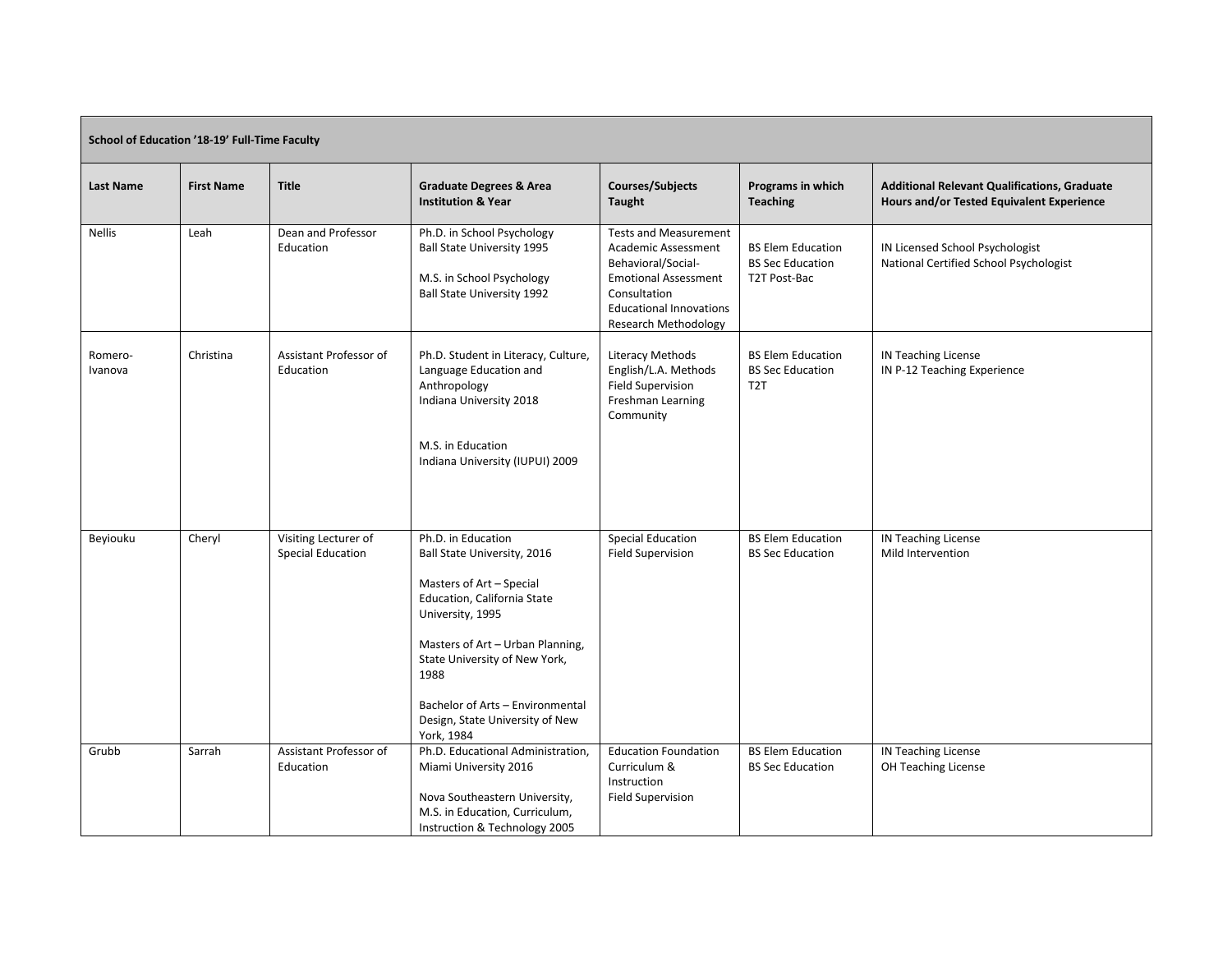|           |         |                                                    | <b>B.A.</b> in English Writing                                                                                                              |                                                                                    |                                                                           |                                                                                                   |
|-----------|---------|----------------------------------------------------|---------------------------------------------------------------------------------------------------------------------------------------------|------------------------------------------------------------------------------------|---------------------------------------------------------------------------|---------------------------------------------------------------------------------------------------|
| Kingsley  | Tara    | Associate Professor of<br>Education                | Ph.D. in Literacy Education<br><b>Ball State University 2011</b><br>M.S. in Elementary Education<br>Ball State University 2009              | <b>Literacy Methods</b><br>Curriculum &<br>Instruction<br><b>Field Supervision</b> | <b>BS</b> in Elem Education<br><b>BS</b> in Sec Education<br>T2T Post-Bac | IN Teaching License<br>IN P-12 Teaching Experience<br>Certified Online Instructor & Peer Reviewer |
| Mason     | Lance   | Associate Professor of<br>Education                | Ph.D. in Curriculum & instruction<br>Penn State University 2013<br>M.A. in Soc. Foundations of Educ.<br>Eastern Michigan University 2009    | Social Studies Methods<br><b>Education Foundations</b>                             | <b>BS</b> in Elem Education<br><b>BS</b> in Sec Education<br>T2T Post-Bac | MI Teaching License<br>MI P-12 Teaching Experience                                                |
| Mihai     | Alina   | Assistant Professor of<br><b>Special Education</b> | Ph.D. Student in Special<br>Education<br>Indiana University 2015<br>M.S. in Human Resource<br>Management<br>University of Bucharest 2008    | <b>Special Education</b><br><b>Field Supervision</b>                               | <b>BS Elem Education</b><br><b>BS Sec Education</b><br>C2E Post-Bac       | IN Teaching License<br>P-12 Teaching Experience in Romania                                        |
| Saam      | Julie   | Professor of Education                             | Ph.D. in Science Education<br>Indiana University 1999<br>M.S. in Secondary Education<br>Indiana University Southeast<br>1995                | <b>Science Methods</b><br>Curriculum &<br>Instruction                              | <b>BS</b> in Elem Education<br><b>BS</b> in Sec Education<br>C2E Post-Bac | IN Teaching License<br>IN P-12 Teaching Experience<br>Certified Online Instructor                 |
| Schelling | Natalie | Assistant Professor of<br>Education                | Ph.D. in Educational Psychology<br><b>Ball State University 2018</b><br>M.A. in Educational Psychology<br><b>Ball State University 2013</b> | Assessment<br><b>Educational Psychology</b>                                        | <b>BS in Elem Education</b><br><b>BS in Sec Education</b>                 | IN Teaching License<br>Educational Psychology for Elementary Education                            |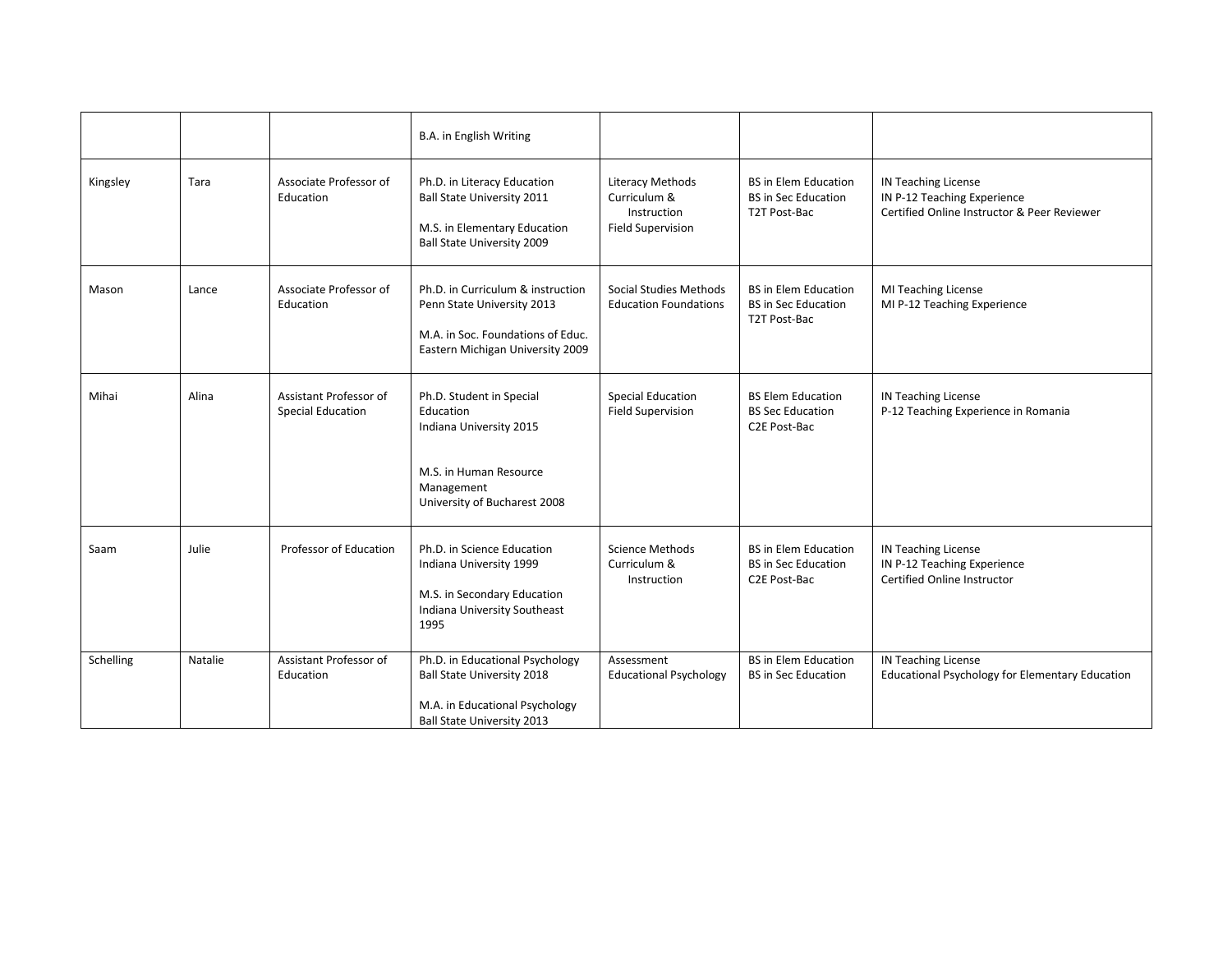**School of Humanities & Social Sciences '18-'19 Full-Time Faculty**

## *Communication and Performing Arts*

| <b>Last Name</b> | <b>First Name</b> | <b>Title</b>                                        | <b>Graduate Degrees &amp; Area</b><br><b>Institution &amp; Year</b>                                                                          | <b>Courses/Subjects</b><br>Taught | Programs in which<br><b>Teaching</b>                     | <b>Additional Relevant Qualifications, Graduate</b><br>Hours and/or Tested Equivalent Experience                               |
|------------------|-------------------|-----------------------------------------------------|----------------------------------------------------------------------------------------------------------------------------------------------|-----------------------------------|----------------------------------------------------------|--------------------------------------------------------------------------------------------------------------------------------|
| Darr             | Christopher       | Chair & Professor of<br>Communication               | Ph.D. in Communication Arts<br>Purdue University 2004<br>M.A. Marshall University 2000                                                       | Communication                     | <b>BA</b> in Communication<br><b>BS</b> in Communication |                                                                                                                                |
| Doss             | Erin              | Assistant Professor of<br>Communication             | Ph.D. in Communication<br>Purdue University 2014<br>M.A. in Communication<br>Purdue University 2010                                          | Communication                     | <b>BA</b> in Communication<br><b>BS</b> in Communication |                                                                                                                                |
| Grice            | Wendy             | Lecturer in Music                                   | <b>Master of Music</b><br>University of Notre Dame 1996                                                                                      | Music                             | <b>General Education</b>                                 | Completed all coursework for Ph.D. in Music<br>Education, Walden University<br>Significant experience as professional musician |
| Kaiser           | Joann             | Senior Lecturer in<br>Communication                 | M.A. in Speech<br><b>Ball State University 1982</b>                                                                                          | Communication<br>Theatre          | BA/BS in<br><b>Communication Arts</b>                    | 26 Graduate Hours in Theatre, BSU<br>B.S. in Speech/Theatre<br><b>Ball State University 1981</b>                               |
| McLean           | Donna             | Associate Professor of<br><b>Communication Arts</b> | Ph.D. in Public Communication<br>and Issue Management<br>Purdue University 1991<br>M.A. in Speech Communication<br>Univ. of Nevada Reno 1984 | Communication                     | BA/BS in<br><b>Communication Arts</b>                    |                                                                                                                                |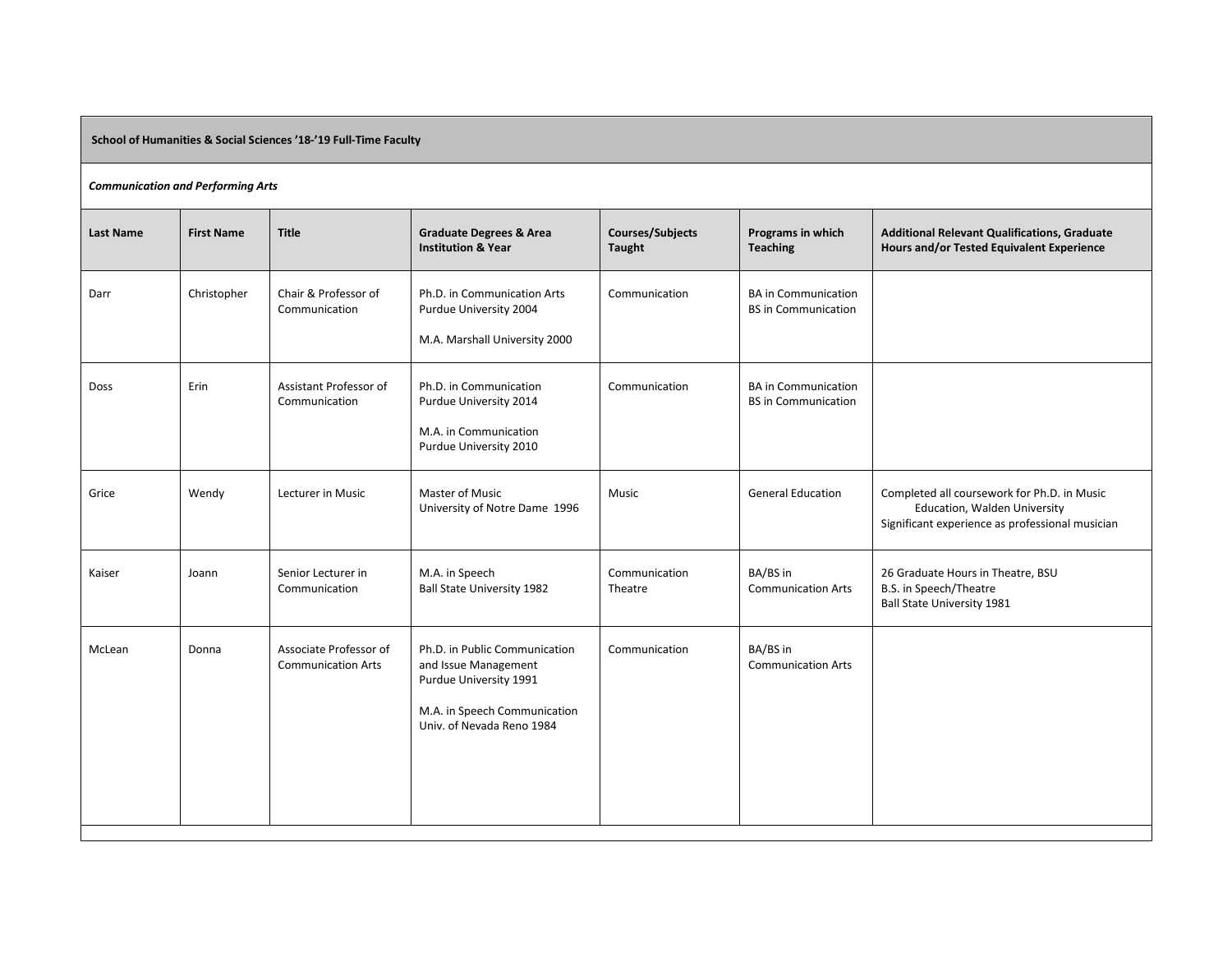| <b>Criminal Justice and Homeland Security</b> |                   |                                                             |                                                                                                                        |                                   |                                      |                                                                                                  |  |  |
|-----------------------------------------------|-------------------|-------------------------------------------------------------|------------------------------------------------------------------------------------------------------------------------|-----------------------------------|--------------------------------------|--------------------------------------------------------------------------------------------------|--|--|
| <b>Last Name</b>                              | <b>First Name</b> | <b>Title</b>                                                | <b>Graduate Degrees &amp; Area</b><br><b>Institution &amp; Year</b>                                                    | <b>Courses/Subjects</b><br>Taught | Programs in which<br><b>Teaching</b> | <b>Additional Relevant Qualifications, Graduate</b><br>Hours and/or Tested Equivalent Experience |  |  |
| Brown                                         | Kelly             | Chair & Associate<br>Professor of Criminal<br>Justice       | Ph.D. in Criminal Justice<br>University of Cincinnati 1999<br>M.S. in Criminology<br>Indiana State University 1994     | <b>Criminal Justice</b>           | <b>BS</b> in Criminal Justice        |                                                                                                  |  |  |
| Felts                                         | Christopher       | <b>Acting Assistant</b><br>Professor of Criminal<br>Justice | ABD in Criminal Justice<br>University of Cincinnati<br>MA in Criminology<br>Indiana University of<br>Pennsylvania 2011 |                                   |                                      |                                                                                                  |  |  |
| Fisher                                        | Kelly             | Lecturer in Criminal<br>Justice                             | M.S. in Criminal Justice and<br>Criminology<br>Indiana State University 2011                                           | <b>Criminal Justice</b>           | <b>BS</b> in Criminal Justice        |                                                                                                  |  |  |
| Shine                                         | Beau              | Assistant Professor of<br><b>Criminal Justice</b>           | Ph.D in Criminal Justice<br>University of Cincinnati 2015<br>M.S. in Criminal Justice<br>University of Cincinnati 2009 | Criminal Justice                  | <b>BS</b> in Criminal Justice        |                                                                                                  |  |  |
| <b>English and Lanuage Studies</b>            |                   |                                                             |                                                                                                                        |                                   |                                      |                                                                                                  |  |  |
| <b>Last Name</b>                              | <b>First Name</b> | <b>Title</b>                                                | <b>Graduate Degrees &amp; Area</b><br><b>Institution &amp; Year</b>                                                    | Courses/Subjects<br><b>Taught</b> | Programs in which<br><b>Teaching</b> | Additional Relevant Qualifications, Graduate<br>Hours and/or Tested Equivalent Experience        |  |  |
| Blumenthal                                    | Rachel            | Assistant Professor of<br>English                           | Ph.D. in English<br>Northwestern University 2013<br>M.A. in English<br>Northwestern University 2008                    | Literature                        | <b>BA</b> in English                 |                                                                                                  |  |  |
|                                               |                   |                                                             |                                                                                                                        |                                   |                                      |                                                                                                  |  |  |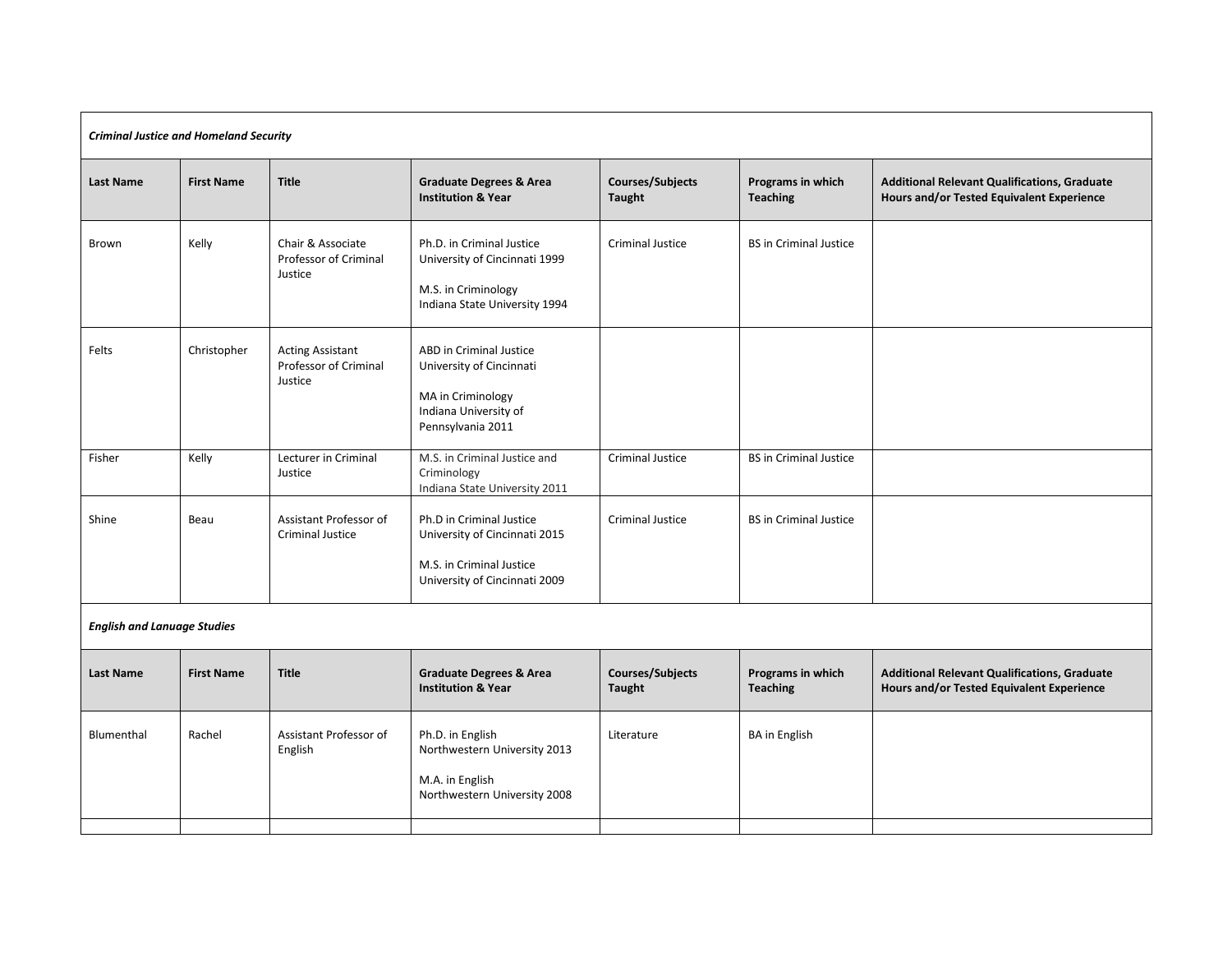| <b>Bruns</b> | Lori    | Visiting Lecturer in<br>English                                                                                        | M.A. in English and TESOL 2006<br>Indiana University<br><b>TESOL Certification 2006</b>             | Writing<br>International student<br>instruction | <b>BA</b> in English                             |                                                                                                                                                          |
|--------------|---------|------------------------------------------------------------------------------------------------------------------------|-----------------------------------------------------------------------------------------------------|-------------------------------------------------|--------------------------------------------------|----------------------------------------------------------------------------------------------------------------------------------------------------------|
| Canada       | Mark    | Vice Chancellor for<br>Academic Affairs &<br>Professor of English                                                      | Ph.D. in English<br>Univ. of North Carolina 1997<br>M.A. in English<br>Univ. of North Carolina 1992 | American Literature<br>English Grammar          | N/A                                              |                                                                                                                                                          |
| Cook         | Paul    | Assistant Professor of<br>English                                                                                      | Ph.D. in English<br>University of South Carolina 2009<br>M.A. in English<br>Auburn University 2004  | Writing<br>Literature                           | <b>BA</b> in English                             | Major area in Rhetoric and Composition Studies                                                                                                           |
| Jones        | Scott   | Associate Vice<br><b>Chancellor for Academic</b><br>Affairs, Interim Dean &<br>Professor of New Media<br>Communication | Ph.D. in English<br>Purdue University 2002<br>M.A. in English<br>Purdue University 1992             | New Media Theory<br>Web Design                  | BA/BS/BFA in New<br>Media, Art and<br>Technology | Ph.D. primary area-Rhetoric and Composition<br>Secondary areas-Professional Writing, Literary<br>Theory<br>Demonstrated research expertise in Web design |
| Keener       | Joe     | Chair & Associate<br>Professor of English                                                                              | Ph.D. in English<br>University of Alabama 2004<br>M.A. in English<br>Winthrop University 1998       | Literature                                      | <b>BA</b> in English                             |                                                                                                                                                          |
| Pico-Argel   | Jesus   | Senior Lecturer in<br>Spanish                                                                                          | M.S. in Spanish<br>University of Arkansas 1999                                                      | Spanish                                         | <b>General Education</b>                         |                                                                                                                                                          |
| Snoddy       | Kristen | Senior Lecturer in<br>English                                                                                          | M.A. In College Teaching of<br>English<br>Michigan State University 1982                            | English                                         | <b>BA</b> in English                             |                                                                                                                                                          |
| Stouse       | Karla   | Senior Lecturer in<br>English                                                                                          | M.A. in Education<br>University of Evansville 1984                                                  | Writing<br>Literature                           | BA in Health, Physical<br>Education, and English | 18+ graduate hours in literature, composition,<br>and/or English courses; 30+ years experience                                                           |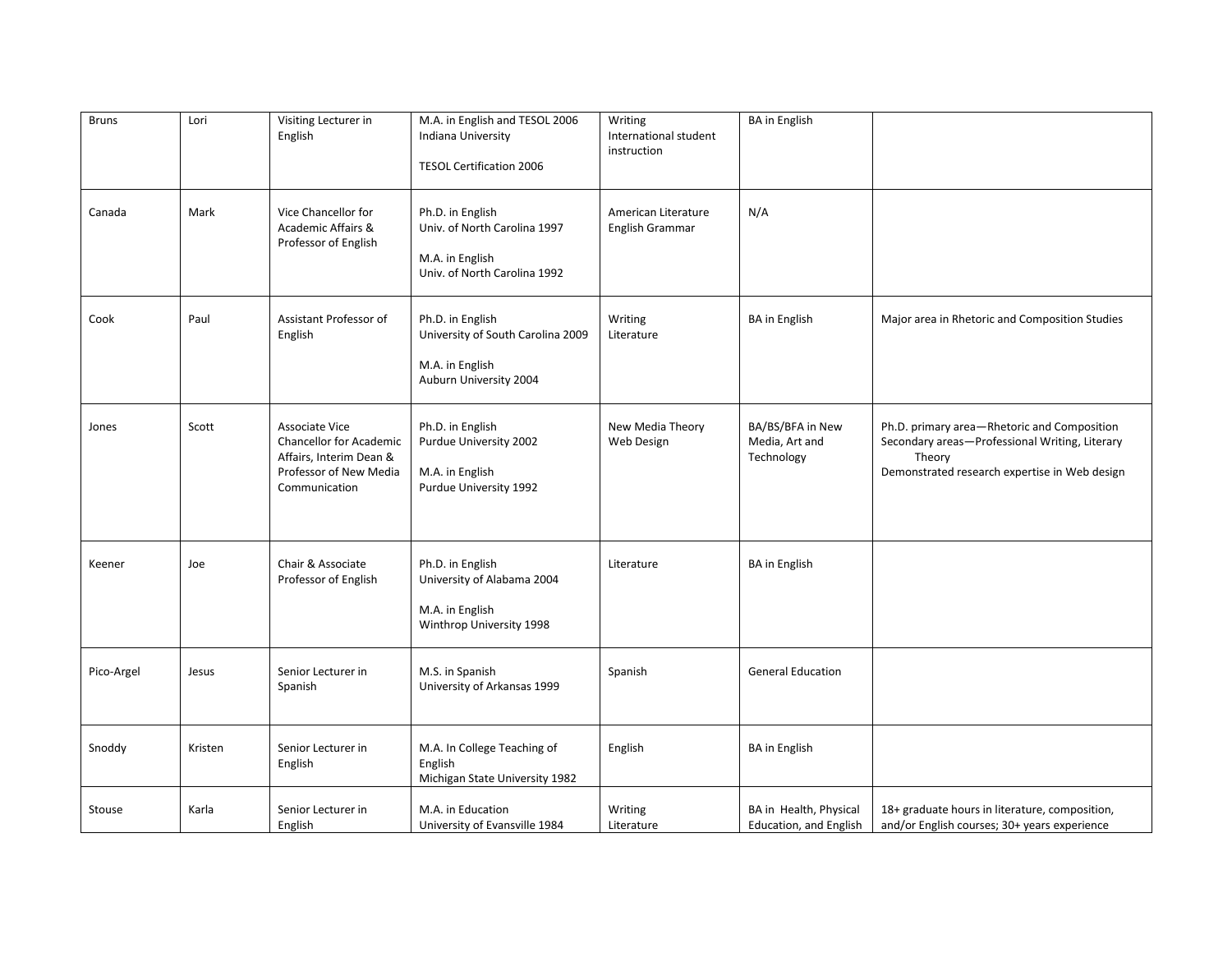|            |                                            |                                 |                                                                                                                                                       | <b>Medical Technology</b><br><b>International Travel</b>                  |                                     | teaching writing and literature courses, freshman<br>learning communities |  |  |  |
|------------|--------------------------------------------|---------------------------------|-------------------------------------------------------------------------------------------------------------------------------------------------------|---------------------------------------------------------------------------|-------------------------------------|---------------------------------------------------------------------------|--|--|--|
| Taff       | Christine                                  | Senior Lecturer in<br>Spanish   | M.A. in Spanish<br>Purdue University 1992                                                                                                             | Spanish                                                                   | <b>General Education</b>            |                                                                           |  |  |  |
| Walker     | Kelsie                                     | Visiting Lecturer in<br>English | ABD in English<br><b>Ball State University</b><br>MA in Professional and Technical<br>Writing<br>University of Arkansas at Little<br><b>Rock 2014</b> | Composition                                                               | <b>General Education</b>            |                                                                           |  |  |  |
| Westervelt | Michelle                                   | Lecturer in English             | MA in English<br>Indiana State University 1994                                                                                                        | Writing<br>Literature                                                     | <b>General Education</b>            |                                                                           |  |  |  |
| White      | Eva                                        | Professor of English            | Ph.D. in English<br>Southern Illinois University 2002<br>M.A. in English<br>Southern Illinois University 1998                                         | Literature<br>Writing<br><b>Creative Writing</b><br>Film<br>Irish studies | BAS in Humanities, BA<br>in English |                                                                           |  |  |  |
|            | History, Political Science, and Philosophy |                                 |                                                                                                                                                       |                                                                           |                                     |                                                                           |  |  |  |

| <b>Last Name</b> | <b>First Name</b> | <b>Title</b>                                                                | <b>Graduate Degrees &amp; Area</b><br><b>Institution &amp; Year</b>                              | <b>Courses/Subjects</b><br>Taught   | Programs in which<br><b>Teaching</b>        | <b>Additional Relevant Qualifications, Graduate</b><br>Hours and/or Tested Equivalent Experience |
|------------------|-------------------|-----------------------------------------------------------------------------|--------------------------------------------------------------------------------------------------|-------------------------------------|---------------------------------------------|--------------------------------------------------------------------------------------------------|
| Bain-Selbo       | Eric              | Professor and Dean of<br>the School of<br>Humanities and Social<br>Sciences | PhD in Religious Ethics<br>University of Chicago 1997<br>MA in Religion<br>Miami University 1988 | Philosophy                          | Minor in<br>Philosophy/General<br>Education |                                                                                                  |
| Blackwell        | Scott             | Lecturer in Philosophy                                                      | M.A. in English<br>Purdue University 1989                                                        | Literature<br>Writing<br>Philosophy | Minor in<br>Philosophy/General<br>Education | 18 Hours Post-M.S. Coursework in Philosophy<br>Purdue University                                 |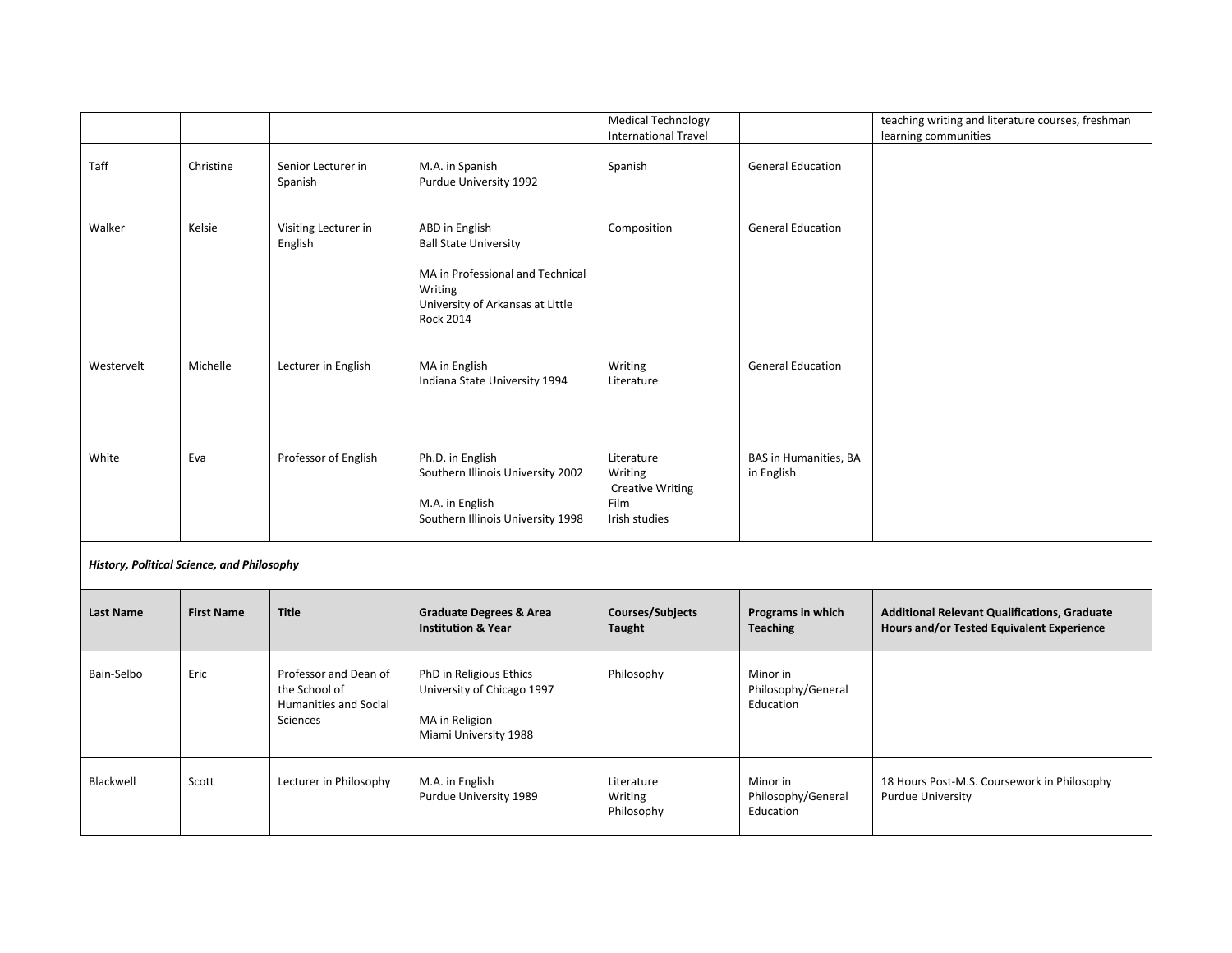| <b>Bradley</b>                 | M. Todd           | Associate Professor of<br><b>Political Science</b>              | Ph.D. in Political Science<br>SUNY at Binghamton 2002<br>M.A. in Political Science<br>University of Akron 1995         | <b>Political Science</b>   | BA in History/Political<br>Science<br>BS in History/Political<br>Science        |                                                                                                  |  |  |
|--------------------------------|-------------------|-----------------------------------------------------------------|------------------------------------------------------------------------------------------------------------------------|----------------------------|---------------------------------------------------------------------------------|--------------------------------------------------------------------------------------------------|--|--|
| Gillham                        | Alex              | Visiting Lecturer of<br>Philosophy                              | Ph.D. in Philosophy<br>Purdue University 2018                                                                          | Philosophy                 | Minor in<br>Philosophy/General<br>Education                                     |                                                                                                  |  |  |
| Heath                          | Sarah             | Chair & Associate<br>Professor of History                       | Ph.D. in U.S. History<br>University of Cincinnati 1998<br>M.A. in U.S. History<br>University of Cincinnati 1992        | History                    | <b>BA</b> in History/Political<br>Science<br>BS in History/Political<br>Science |                                                                                                  |  |  |
| McFarland                      | Andrew            | Interim Assistant Dean<br>and Associate Professor<br>of History | Ph.D. in Modern European<br>History (Spain)<br>University of Texas 2004<br>M.A. in History<br>University of Texas 1999 | History                    | <b>BA</b> in History/Political<br>Science<br>BS in History/Political<br>Science |                                                                                                  |  |  |
| Sposato                        | Peter             | Assistant Professor of<br>History                               | Ph.D. in History<br>University of Rochester 2014<br>MA in History<br>University of Rochester 2007                      | History                    | BA in History/Political<br>Science<br>BS in History/Political<br>Science        |                                                                                                  |  |  |
| New Media, art, and Technology |                   |                                                                 |                                                                                                                        |                            |                                                                                 |                                                                                                  |  |  |
| <b>Last Name</b>               | <b>First Name</b> | <b>Title</b>                                                    | <b>Graduate Degrees &amp; Area</b><br><b>Institution &amp; Year</b>                                                    | Courses/Subjects<br>Taught | Programs in which<br><b>Teaching</b>                                            | <b>Additional Relevant Qualifications, Graduate</b><br>Hours and/or Tested Equivalent Experience |  |  |
| Deerly                         | Erik              | Assistant Professor of<br>New Media                             | M.F.A. in Interdisciplinary Arts<br>and Media                                                                          | <b>Graphic Design</b>      | BA/BS/BFA in New<br>Media, Art and                                              | Extensive Experience is Graphic Designer                                                         |  |  |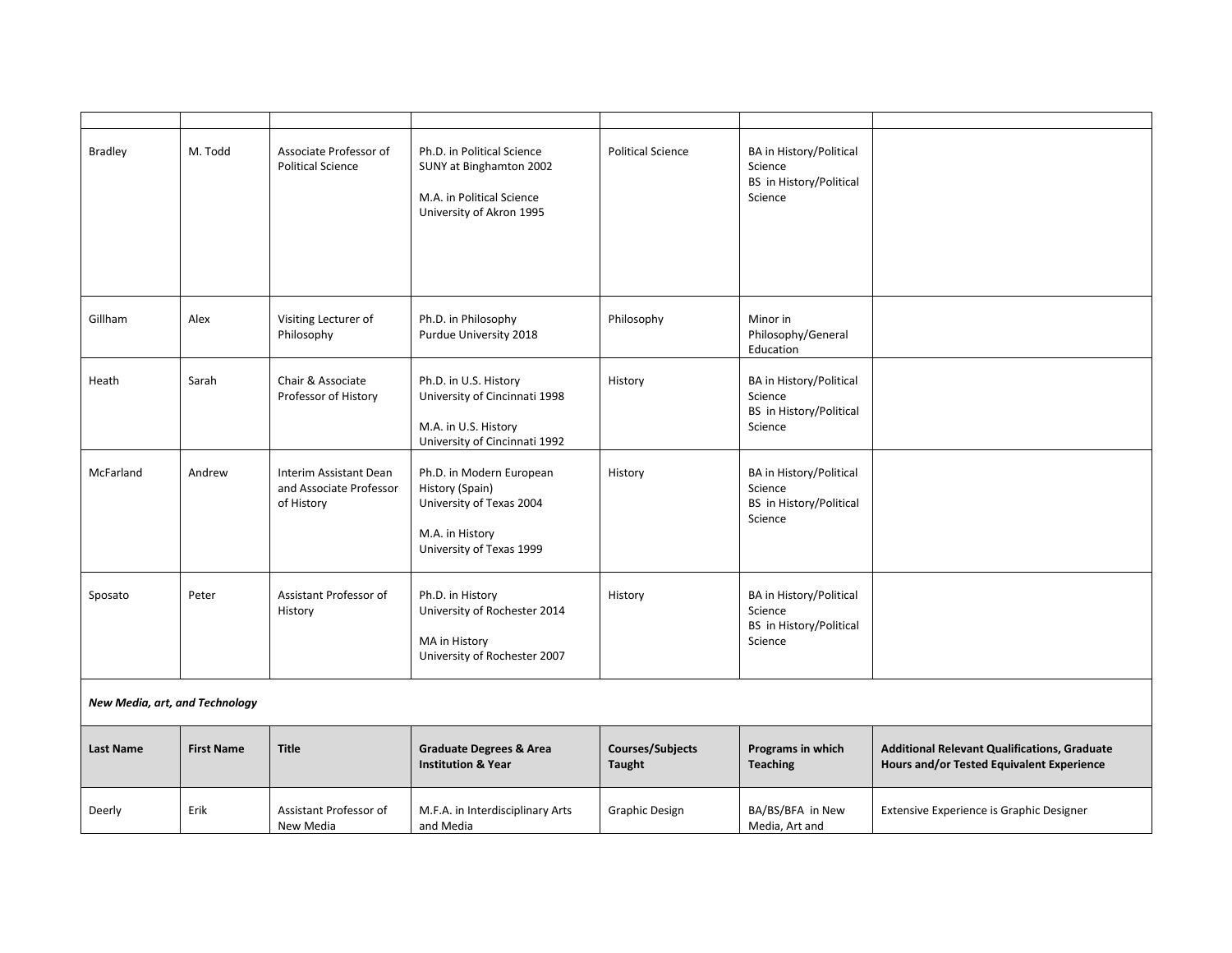|                  |                   | Communication                                        | Columbia College Chicago 2008                                                                                                      |                                                                                | Technology                                                                              |                                                                                                  |
|------------------|-------------------|------------------------------------------------------|------------------------------------------------------------------------------------------------------------------------------------|--------------------------------------------------------------------------------|-----------------------------------------------------------------------------------------|--------------------------------------------------------------------------------------------------|
| Douglas          | Minda             | Chair & Associate<br>Professor of Fine Arts          | M.F.A. in Printmaking<br>Louisiana State University 1996                                                                           | <b>Studio Arts</b>                                                             | BA/BS/BFA in New<br>Media, Art and<br>Technology                                        |                                                                                                  |
| Koerner          | Michael           | Assistant Professor of<br>New Media<br>Communication | M.F.A. in Painting<br>Heriot-Wyatt University 2002                                                                                 | <b>Graphic Design</b><br>Digital Illustration<br>Painting                      | BA/BS/BFA in New<br>Media, Art and<br>Technology                                        |                                                                                                  |
| Madsen           | Wayne             | Assistant Professor of<br>New Media<br>Communication | M.F.A. in Digital Arts<br>San Jose State University 2009                                                                           | Web Design                                                                     | BA/BS/BFA in New<br>Media, Art and<br>Technology                                        |                                                                                                  |
| Steel            | Gregory           | Associate Professor of<br><b>Fine Arts</b>           | M.F.A. in Art<br>University of Michigan 2001                                                                                       | Digital Art<br>Studio Art<br>Philosophy                                        | BA/BS/BFA in New<br>Media, Art and<br>Technology                                        | Completed all coursework for Ph.D. in Philosophy<br>and Art Theory                               |
| Woo              | Yunjin La-mei     | Assistant Professor of<br><b>Fine Arts</b>           | PhD candidate in Communication<br>and Culture from IU Bloomington<br>M.F.A. in Sculpture<br>Seoul National University 2011         | Fine Arts with specialty<br>in Sculpture; additional<br>expertise in video art | NMAT: Foundations,<br>Spatial Art,<br>Contemporary Art<br>History                       |                                                                                                  |
| Psychology       |                   |                                                      |                                                                                                                                    |                                                                                |                                                                                         |                                                                                                  |
| <b>Last Name</b> | <b>First Name</b> | <b>Title</b>                                         | <b>Graduate Degrees &amp; Area</b><br><b>Institution &amp; Year</b>                                                                | <b>Courses/Subjects</b><br>Taught                                              | Programs in which<br><b>Teaching</b>                                                    | <b>Additional Relevant Qualifications, Graduate</b><br>Hours and/or Tested Equivalent Experience |
| Bellare          | Yamini            | <b>Clinical Assistant</b><br>Professor of Psychology | PhD in Counseling Psychology<br><b>Ball State University 2018</b><br>MA in Clinical Psychology<br>Eastern Illinois University 2013 | Psychology                                                                     | <b>BA</b> in Psychology<br><b>BS</b> in Psychology<br>MA in Mental Health<br>Counseling |                                                                                                  |
| Clark            | Kevin             | Associate Professor of<br>Psychology                 | Ph.D. in Educational Psychology<br>Indiana University 2005                                                                         | Psychology                                                                     | <b>BA</b> in Psychology<br><b>BS</b> in Psychology                                      |                                                                                                  |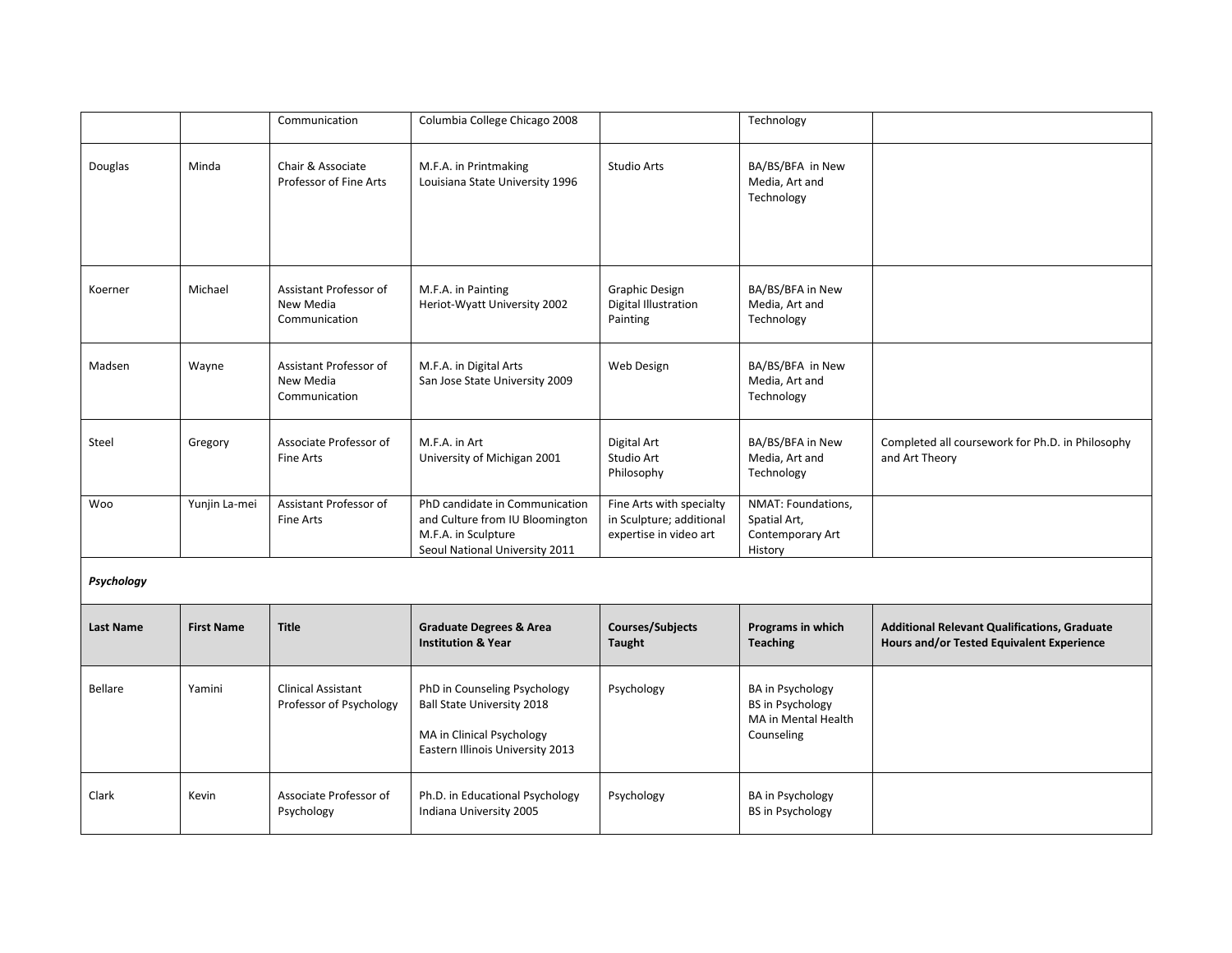|                 |               |                                                                                                                     | M.B.A.                                                                                                                                   |            |                                                    |                             |
|-----------------|---------------|---------------------------------------------------------------------------------------------------------------------|------------------------------------------------------------------------------------------------------------------------------------------|------------|----------------------------------------------------|-----------------------------|
|                 |               |                                                                                                                     | University of Michigan 1992                                                                                                              |            |                                                    |                             |
| Costello-Harris | Vanessa       | Assistant Professor of<br>Psychology                                                                                | Ph.D. in Psychology<br>Miami University (Ohio) 2015<br>M.A. in Psychology<br>Miami University (Ohio) 2012                                | Psychology | <b>BA</b> in Psychology<br><b>BS</b> in Psychology |                             |
| Davis           | Rosalyn       | Clinical Assistant<br>Professor of Psychology                                                                       | Ph.D. in Counseling Psychology<br><b>Ball State University 2006</b><br>M.A. in Counseling<br>University of Texas 2001                    | Psychology | <b>BA</b> in Psychology<br><b>BS in Psychology</b> | <b>HSPP Indiana License</b> |
| Downey          | Christina     | Interim Assistant Vice<br><b>Chancellor for Academic</b><br>Affairs/Student Success<br>& Professor of<br>Psychology | Ph.D. in Clinical Psychology<br>University of Michigan 2008<br>M.S. Clinical Psychology<br>University of Michigan 2004                   | Psychology | <b>BA</b> in Psychology<br><b>BS in Psychology</b> |                             |
| Holcomb         | Kathy         | Chair & Associate<br>Professor of Psychology                                                                        | Ph.D. in Social/Personality<br>Psychology<br>Yale University 1999<br>M.Phil. in Social/Personality<br>Psychology<br>Yale University 1998 | Psychology | <b>BA</b> in Psychology<br><b>BS in Psychology</b> |                             |
| Komar           | <b>Brooke</b> | Visiting Lecturer in<br>Psychology                                                                                  | M.S. in Art Therapy/Counseling<br>Emporia State University, 2004                                                                         | Psychology | <b>BA</b> in Psychology<br><b>BS</b> in Psychology | LMHC Indiana License        |
| Morgan          | Gin           | Assistant Professor in<br>Psychology                                                                                | Ph.D. in Psychology<br>Columbia University 2009<br>M.A, in Psychology<br>Columbia University 2007                                        | Psychology | <b>BA</b> in Psychology<br><b>BS</b> in Psychology |                             |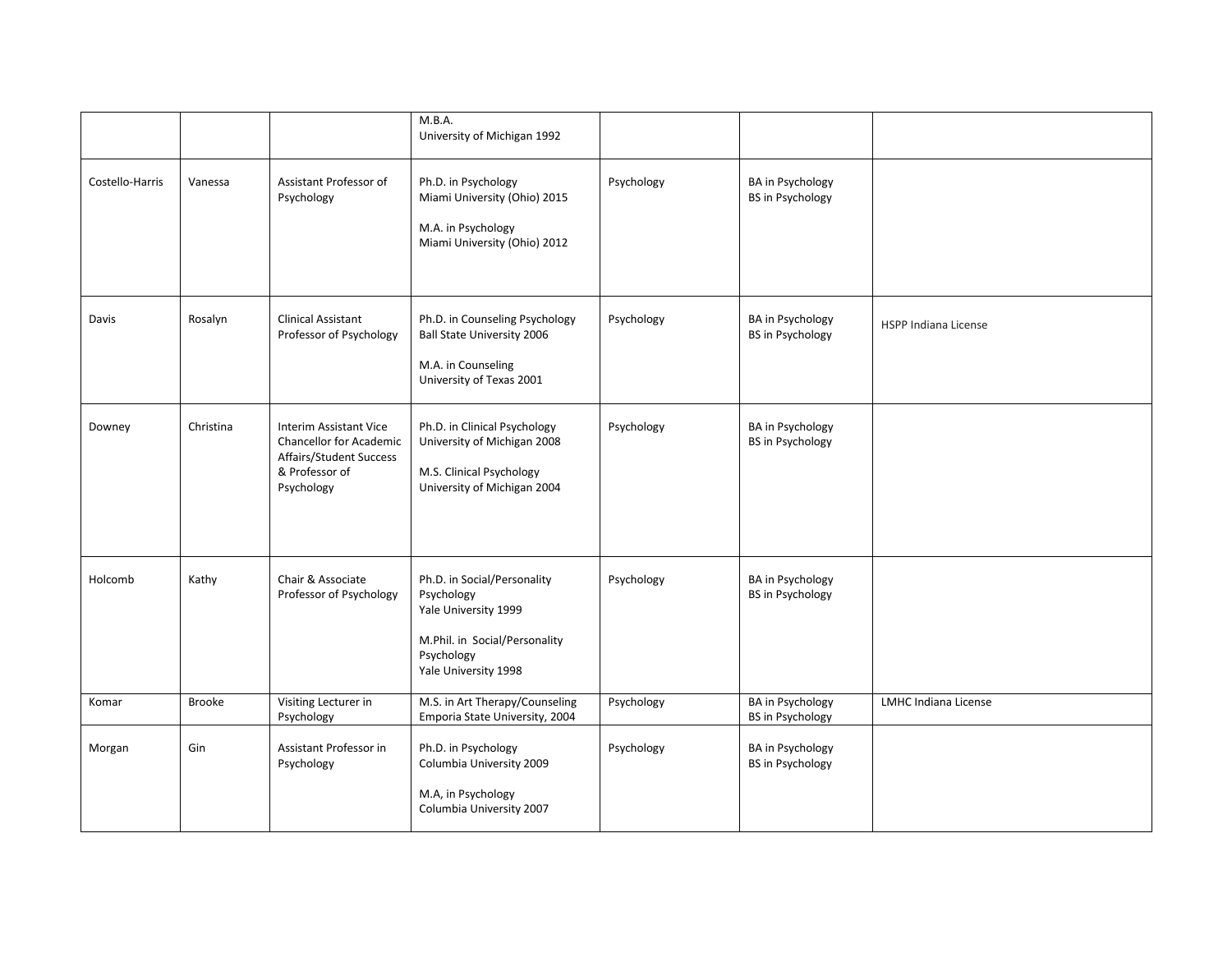| Salmeto-<br>Johnson | Amy               | Assistant Professor in<br>Psychology                 | PhD in Psychology<br>University of Mississippi 2014<br>MA in Psychology<br>University of Mississippi 2011                  | Psychology                               | <b>BA</b> in Psychology<br><b>BS</b> in Psychology |                                                                                                  |  |  |
|---------------------|-------------------|------------------------------------------------------|----------------------------------------------------------------------------------------------------------------------------|------------------------------------------|----------------------------------------------------|--------------------------------------------------------------------------------------------------|--|--|
| Waters              | Joseph            | <b>Clinical Assistant</b><br>Professor of Psychology | Ph.D. in Counseling Psychology<br>Purdue University 2016<br>MA in Clinical Psychology<br><b>Ball State University 2010</b> | Psychology                               | <b>BA</b> in Psychology<br><b>BS</b> in Psychology |                                                                                                  |  |  |
| Sociology           |                   |                                                      |                                                                                                                            |                                          |                                                    |                                                                                                  |  |  |
| <b>Last Name</b>    | <b>First Name</b> | <b>Title</b>                                         | <b>Graduate Degrees &amp; Area</b><br><b>Institution &amp; Year</b>                                                        | <b>Courses/Subjects</b><br><b>Taught</b> | Programs in which<br><b>Teaching</b>               | <b>Additional Relevant Qualifications, Graduate</b><br>Hours and/or Tested Equivalent Experience |  |  |
| Baxter              | <b>Nicholas</b>   | <b>Acting Assistant</b><br>Professor of Sociology    | ABD in Sociology<br>University of Nevada, Las Vegas<br>MA in Sociology<br>Northern Illinois University 2009                | Sociology                                | <b>BA</b> in Sociology<br><b>BS</b> in Sociology   |                                                                                                  |  |  |
| Medley-Rath         | Stephanie         | Assistant Professor of<br>Sociology                  | Ph.D. in Sociology<br>Georgia State University 2011<br>M.A. in Sociology<br>Georgia State University 2004                  | Sociology                                | <b>BA</b> in Sociology<br><b>BS</b> in Sociology   |                                                                                                  |  |  |
| Oslawski-Lopez      | Jamie             | <b>Acting Assistant</b><br>Profesor of Sociology     | ABD in Sociology<br>Indiana University (Pending)<br>M.A. in Sociology<br>The Ohio State University 2006                    | Sociology                                | <b>BA</b> in Sociology<br><b>BS</b> in Sociology   |                                                                                                  |  |  |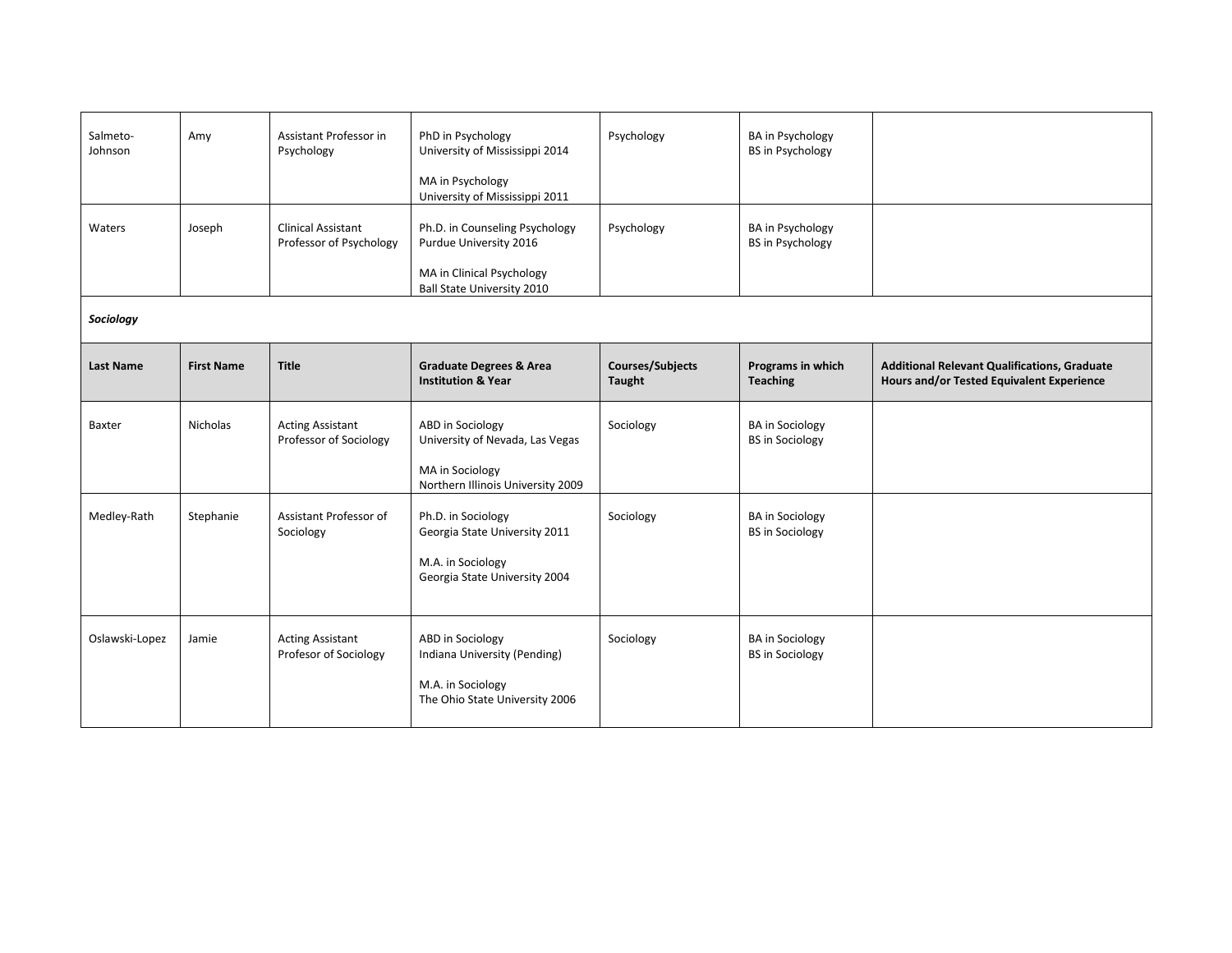| Weller | Nicole | Chair and Associate<br>Professor of Sociology | Ph.D. in Sociology<br>Arizona State University 2012      | Sociology | <b>BA</b> in Sociology<br><b>BS in Sociology</b> |  |
|--------|--------|-----------------------------------------------|----------------------------------------------------------|-----------|--------------------------------------------------|--|
|        |        |                                               | M.A. in Political Science<br>University of Colorado 2006 |           |                                                  |  |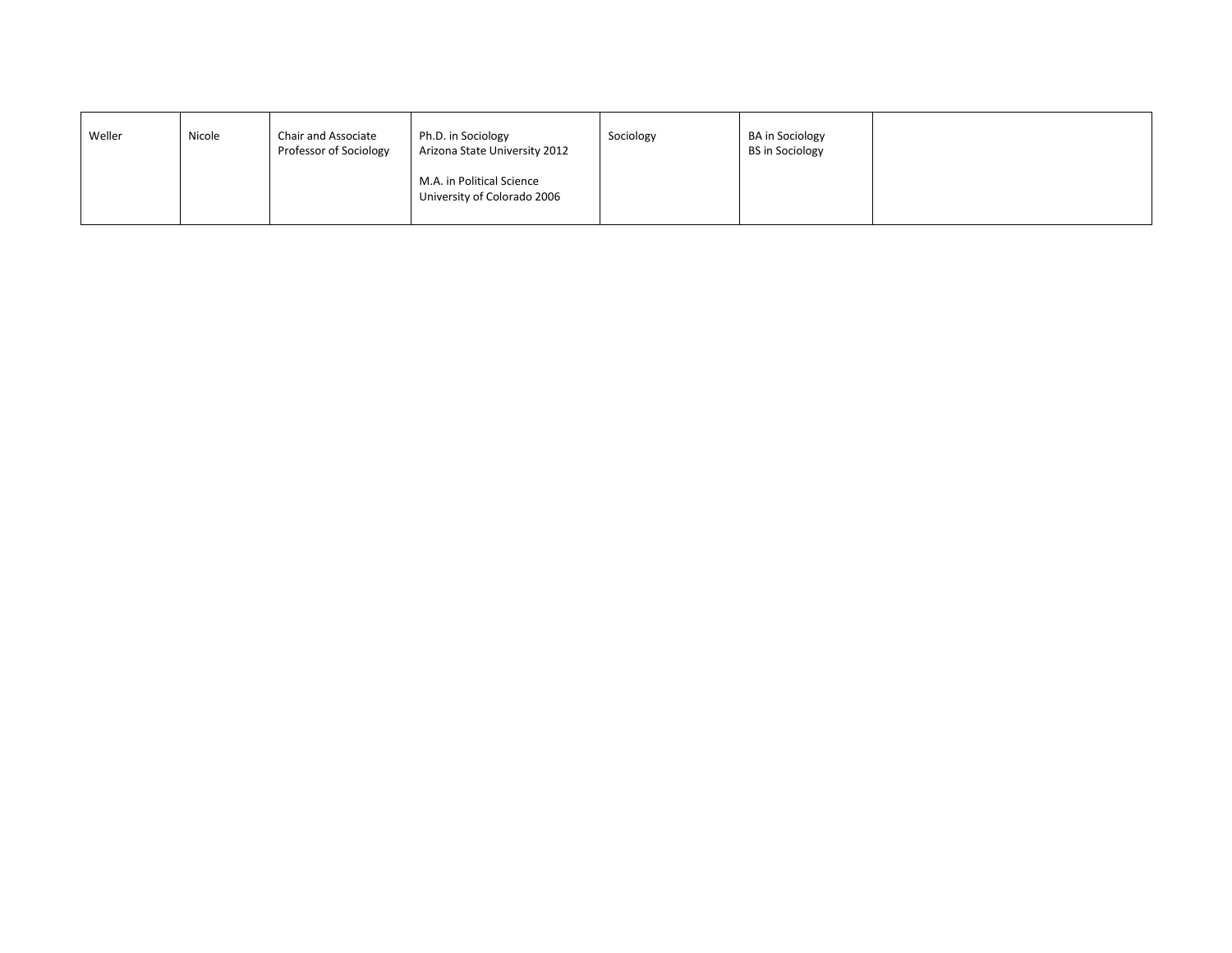| Library '18-'19 Resident Faculty |                   |                     |                                                                                                |                          |                                                        |                                                                                                                                                                                                                                                                                                                                                                                                     |  |  |
|----------------------------------|-------------------|---------------------|------------------------------------------------------------------------------------------------|--------------------------|--------------------------------------------------------|-----------------------------------------------------------------------------------------------------------------------------------------------------------------------------------------------------------------------------------------------------------------------------------------------------------------------------------------------------------------------------------------------------|--|--|
| <b>Last Name</b>                 | <b>First Name</b> | <b>Title</b>        | <b>Graduate Degrees &amp; Area</b><br><b>Institution &amp; Year</b>                            | Courses/Subjects Taught* | Programs in which<br>Teaching*                         | <b>Additional Relevant Qualifications, Graduate</b><br>Hours and/or Tested Equivalent Experience                                                                                                                                                                                                                                                                                                    |  |  |
| Boruff-Jones                     | Polly             | Dean & Librarian    | M.P.A. in Nonprofit Management<br>Indiana University 2010<br>M.L.S.<br>Indiana University 1996 | <b>HSS A101</b>          | Humanities & Social<br>Sciences, First Year<br>Seminar | Higher Education Research Services (HERS)<br>Institute, Bryn Mawr College, 2016<br>Management Development Program, Harvard<br>Graduate School of Education, June 2008<br>IU LeaD Program, Indiana University, February<br>- October 2007<br>Leadership Institute for Academic Librarians,<br>Harvard Graduate School of Education/<br>Association of College and Research Libraries,<br>August 2005 |  |  |
| Galasso                          | Margaret<br>(Meg) | Assistant Librarian | M.L.S.<br>Indiana University 2015<br>M.A. in History<br>Indiana University 2015                | N/A                      | N/A                                                    |                                                                                                                                                                                                                                                                                                                                                                                                     |  |  |
| He                               | Yan               | Associate Librarian | M.L.S.<br>Indiana University 2006<br>M.S. in Chemistry<br>Beijing University 1999              | N/A                      | N/A                                                    | Association of College and Research Libraries<br>Institute for Information Literacy, Immersion<br>Institute, July 2014                                                                                                                                                                                                                                                                              |  |  |
| Pusnik                           | Angela            | Associate Librarian | M.L.S.<br>Indiana University 2010                                                              | N/A                      | N/A                                                    | Institute for Research Design in Librarianship,<br>Loyola Marymount University/San José State<br>University School of Information/Statewide<br>California Electronic Library Consortium, July<br>2015                                                                                                                                                                                               |  |  |
| Rodgers                          | James             | Assistant Librarian | M.L.S.<br>Indiana University 2009<br>M.A. in Musicology<br>Indiana University, 1998            | N/A                      | N/A                                                    | Completed coursework for PhD in Musicology<br>Indiana University, 2001                                                                                                                                                                                                                                                                                                                              |  |  |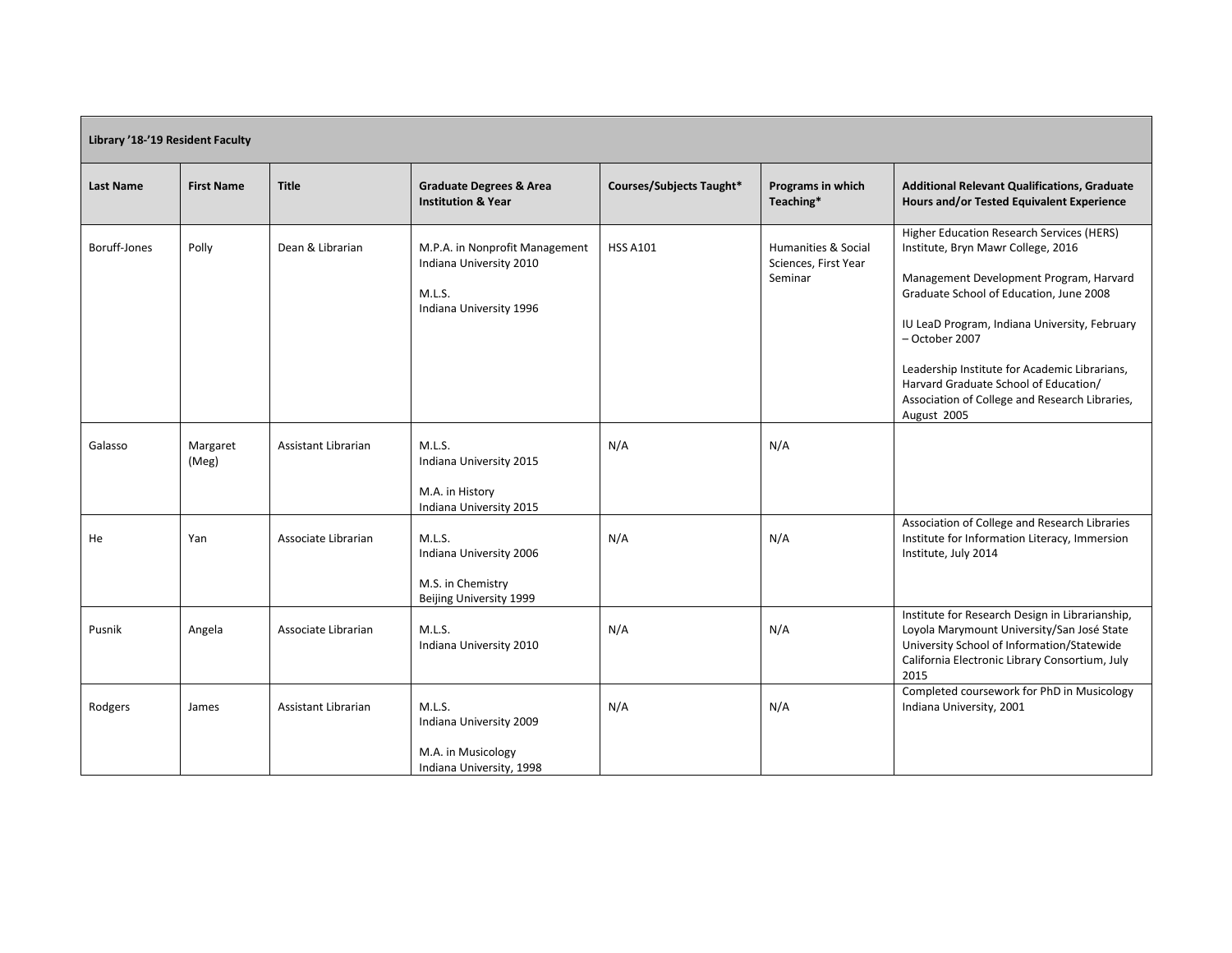\*Librarians do not teach credit-bearing courses as part of their position descriptions. They do assist with course-related information literacy instruction for several subject areas and in numerous courses each academic term. On occasion, Library faculty may teach credit-bearing courses for other departments.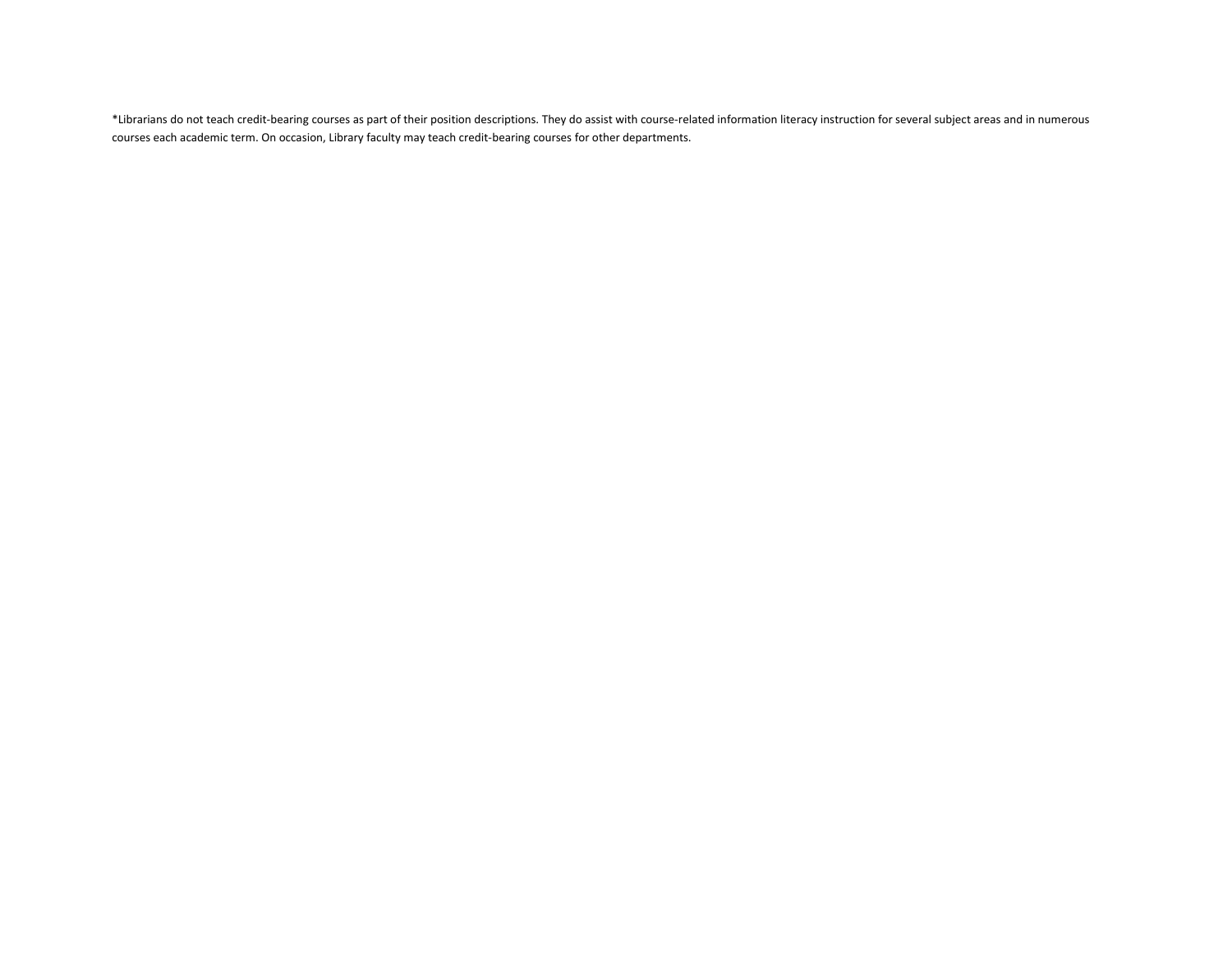|                  | School of Nursing 2018-19 Full-Time Faculty |                                                                                            |                                                                                                                 |                                                                                                                                                                   |                                      |                                                                                           |
|------------------|---------------------------------------------|--------------------------------------------------------------------------------------------|-----------------------------------------------------------------------------------------------------------------|-------------------------------------------------------------------------------------------------------------------------------------------------------------------|--------------------------------------|-------------------------------------------------------------------------------------------|
| <b>Last Name</b> | <b>First Name</b>                           | <b>Title</b>                                                                               | <b>Graduate Degrees &amp; Area</b><br><b>Institution &amp; Year</b>                                             | <b>Courses/Subjects</b><br><b>Taught</b>                                                                                                                          | Programs in which<br><b>Teaching</b> | <b>Additional Relevant Qualifications, Graduate</b><br>Hours and/or Equivalent Experience |
| Bourke           | Mary                                        | Assistant Dean of<br><b>Graduate Programs</b><br>Associate Professor of<br><b>Nursing</b>  | PhD in Education<br>Indiana University (IUPUI) 2008<br>MS in Nursing<br>Indiana University 1996                 | T619 Computer<br>Technologies<br><b>T679 Nursing Education</b><br>Practicum                                                                                       | <b>MSN</b>                           | IN RN License, CNE                                                                        |
| Connolly         | Lesley                                      | Lecturer in Nursing &<br>Clinical Liaison                                                  | MS in Nursing<br>Indiana University Kokomo 2016                                                                 | <b>B223 Promoting</b><br><b>Healthy Populations</b>                                                                                                               | <b>BSN</b>                           | <b>IN RN License</b>                                                                      |
| Gale             | Jennifer                                    | Lecturer in Nursing                                                                        | MS in Nursing<br>Indiana University Kokomo 2016                                                                 | B222 Health<br><b>Assessment Practicum</b><br>B253 Professionalism in<br><b>Collaborative Practice</b><br>H356 Clin. Nsg. Care 1:<br><b>Biophysical Processes</b> | <b>BSN</b>                           | IN RN License                                                                             |
| Green            | Sonya                                       | Lecturer in Nursing                                                                        | MS in Nursing (specialization in<br>Health Care Education)<br>University of Phoenix 2009                        | H360 Clin. Nsg. Care 2:<br><b>Interactive Processes</b><br>(lecture & clinical)<br><b>B404 Informatics</b>                                                        | <b>BSN</b>                           | <b>IN RN License</b><br>Certification in Psychiatric & Mental Health Nursing              |
| Heckman          | Angela                                      | Assistant Dean, RN to<br><b>BSN Track &amp;</b><br>Clinical Professor of<br><b>Nursing</b> | <b>DNP</b><br>University of Indianapolis 2016<br>MS in Nursing<br>Indiana University (IUPUI) 2005               | <b>B331 Transition to BSN</b><br>T670 Teaching in Nsg.                                                                                                            | <b>BSN</b><br><b>MSN</b>             | PHCNS, CNE, IN RN License                                                                 |
| Hendricks        | Susan                                       | Dean and Professor                                                                         | EdD Ball State University, Muncie,<br>IN, 2000<br>MSN University of Wisconsin-<br>Milwaukee, Milwaukee, WI 1988 | S488 Nursing Synthesis<br>R500 Nursing Research                                                                                                                   | <b>BSN</b><br><b>MSN</b>             | <b>CNE</b>                                                                                |
| Ledbetter        | Tamera                                      | Assistant Professor &<br>Director of Simulation<br>Center                                  | <b>DNP</b><br>University of Southern Indiana<br>2016<br>MS in Nursing<br>Indiana Wesleyan University 2008       | S471 Restorative Health<br>Clinical<br>R375 Nsg. Research &<br><b>Evidence-Based Practice</b><br>R500 Nursing Research<br>R590 Nsg. Study                         | <b>BSN</b><br><b>MSN</b>             | CNE, IN RN License                                                                        |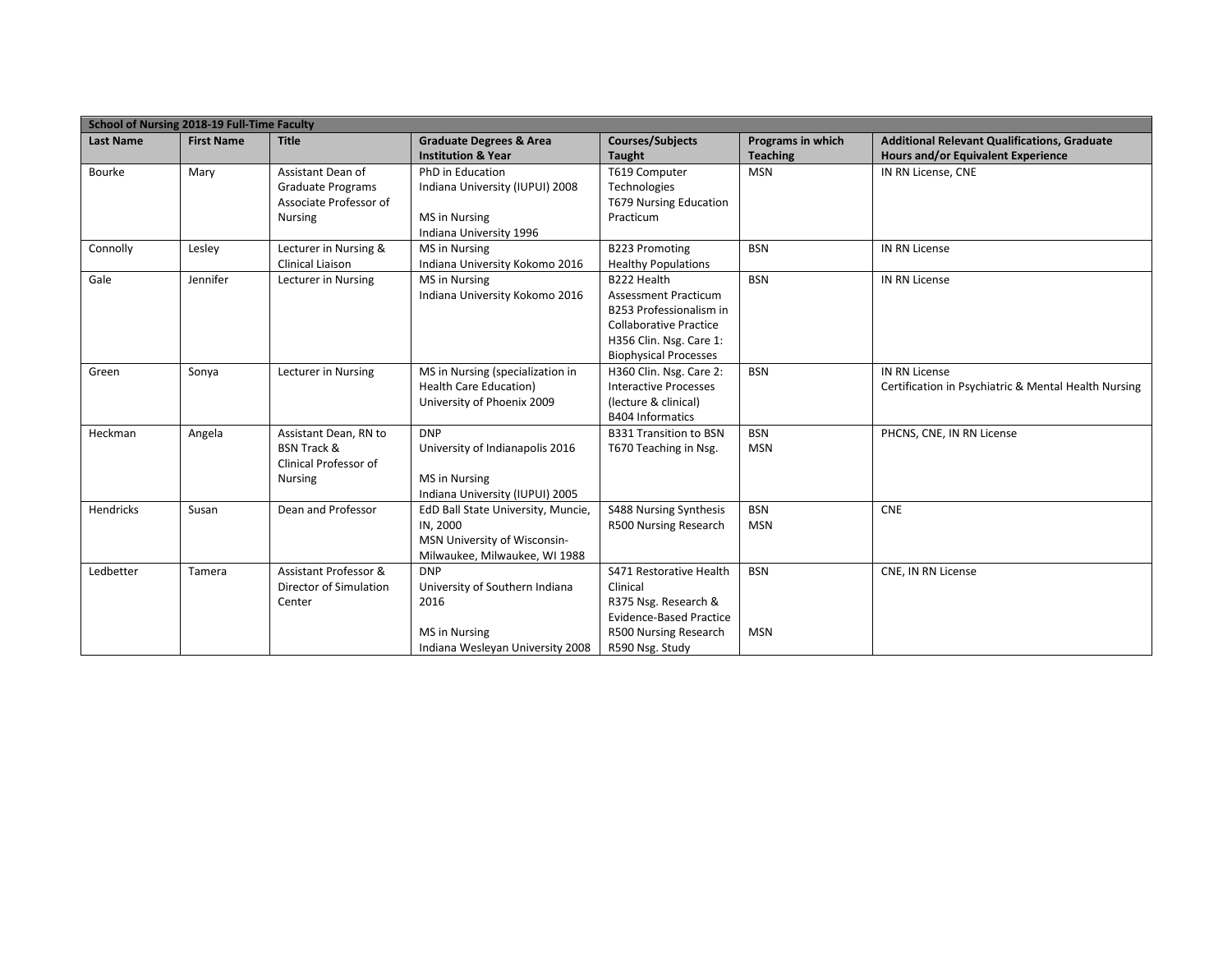| Lewis   | Shawna    | Lecturer in Nursing                                                               | MS in Nursing<br>Indiana University Kokomo 2015                                                          | <b>B223 Promoting Health</b><br><b>Populations Practicum</b><br>H356 Clin. Nsg. Care 1:<br><b>Biophysical Processes</b><br>H362 Alterations in<br><b>Health II Clinical</b><br>H364 Dev. Family &<br>Child Prac.<br>H371 Clin. Nsg. Care 3:<br><b>Adaptive Processes</b><br>S474 Applied<br><b>Healthcare Ethics</b><br>S485 Prof. Growth &<br>Empowerment | <b>BSN</b>               | IN RN License<br>Diabetes Management Certificate<br>University of Southern Indiana 2011<br><b>TNCC</b><br><b>CMSRN</b> |
|---------|-----------|-----------------------------------------------------------------------------------|----------------------------------------------------------------------------------------------------------|------------------------------------------------------------------------------------------------------------------------------------------------------------------------------------------------------------------------------------------------------------------------------------------------------------------------------------------------------------|--------------------------|------------------------------------------------------------------------------------------------------------------------|
| Maze    | Lenora    | Lecturer in Nursing                                                               | <b>MSN</b><br>Indiana University Indianapolis<br>2003                                                    | <b>B222 Comprehensive</b><br><b>Health Assessment</b><br>Practicum<br>H356 Clinical Nursing<br>Care 1: Biophysical<br><b>Processes Practicum</b>                                                                                                                                                                                                           | <b>BSN</b>               | Certified Neuroscience RN                                                                                              |
| Mouser  | April     | <b>Assistant Dean BSN Pre-</b><br>Licensure Track &<br><b>Assistant Professor</b> | <b>DNP</b><br>University of Southern Indiana<br>2013<br>MS in Nursing<br>Indiana University (IUPUI) 2009 | <b>B260 Fundamentals of</b><br><b>Nursing Practice</b><br>(lecture & lab)<br>Y510 Adv. Prac. Nsg.<br>Concepts I<br>Y520 Adv. Prac. Nsg.<br>Concepts II                                                                                                                                                                                                     | <b>BSN</b><br><b>MSN</b> | IN RN License                                                                                                          |
| Pratt   | Stephanie | <b>Clinical Assistant</b><br>Professor                                            | <b>DNP</b><br>University of Indianapolis 2016<br>MS in Nursing<br>Indiana University (IUPUI) 2009        | H356 Clin. Nsg. Care 1:<br><b>Biophysical Processes</b><br>R375 Nsg, Research &<br><b>Evidence-Based Practice</b><br>H355 Data Analysis<br>R470 Clin. Nsg. Px.<br>Capstone                                                                                                                                                                                 | <b>BSN</b>               | IN RN License                                                                                                          |
| Rosales | Stacy     | Senior Lecturer in<br>Nursing                                                     | MS in Nursing<br>Indiana University (IUPUI) 2009                                                         | H363 Dev. Family &<br>Child<br>H364 Dev. Family &<br>Child Prac.<br><b>B334 Transitional Care</b><br>of Family & Populations<br>(lecture & clinical)<br>T679 Nsg. Education<br>Practicum<br>T617 Evaluation in<br>Nursing                                                                                                                                  | <b>BSN</b><br><b>MSN</b> | RN-C, IN RN License<br>Enrolled in PhD program at Indiana University, ABD                                              |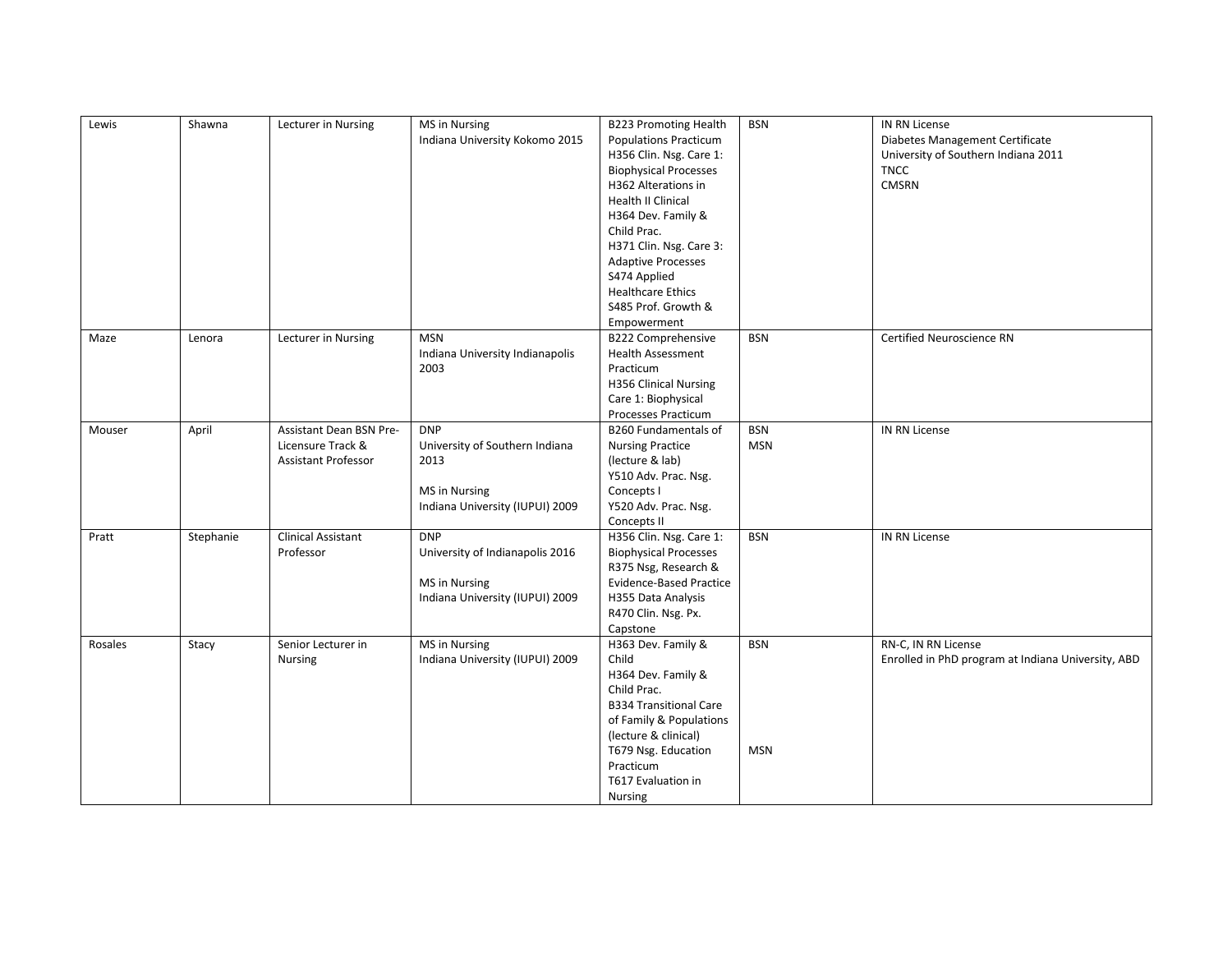| Steinke        | Mary    | <b>Clinical Assistant</b><br>Professor &<br>Interim Assistant Dean<br>Graduate Program | <b>DNP</b><br>Indiana University (IUPUI) 2013<br>MS FNP<br>University of Indianapolis 2002<br>MS in Nursing<br>Indiana University (IUPUI) 1992 | F570 Advance Health<br>Assessment Across the<br>Lifespan<br>Y612 Adv.<br><b>Pharmacology Across</b><br>the Lifespan<br>Y515 Advanced<br>Pathophysiology<br>F580 Primary Care I:<br><b>Acute Illness Processes</b> | <b>MSN</b>               | <b>IN RN License</b><br>APRN-C |
|----------------|---------|----------------------------------------------------------------------------------------|------------------------------------------------------------------------------------------------------------------------------------------------|-------------------------------------------------------------------------------------------------------------------------------------------------------------------------------------------------------------------|--------------------------|--------------------------------|
| Swartzendruber | Leigh   | Lecturer in Nursing                                                                    | MS in Nursing<br>Indiana University Kokomo 2013                                                                                                | <b>B 222 Comprehensive</b><br><b>Health Assessment</b><br>H361 Alterations in<br>Hlth. II<br>S473 Comm. Hlth. Prac.<br>K301 Complementary<br><b>Health Therapies</b><br>S474 Applied<br><b>Healthcare Ethics</b>  | <b>BSN</b>               | IN RN License                  |
| Tormoehlen     | Lucy    | Lecturer in Nursing                                                                    | EdD in Adult and Community<br>Education<br>Ball State University 2009<br>MS in Nursing<br>George Mason University 1995                         | <b>B260 Fundamentals of</b><br>Nsg. Practice Lab &<br>Practicum<br>K432 Korean Culture &<br>Healthcare<br>K492 American Culture<br>& Healthcare                                                                   | <b>BSN</b>               | CNE, IN RN License             |
| Townsend       | Carolyn | Assistant Professor of<br><b>Nursing</b>                                               | <b>DNP</b><br>University of Southern Indiana<br>2013<br>MS in Nursing<br>Indiana University (IUPUI) 1996                                       | S481 Nsg. Management<br>H355 Data Analysis<br>L574 Admn. Mgmt. in<br>Nsg.<br>R590 Nsg. Study                                                                                                                      | <b>BSN</b><br><b>MSN</b> | WHNP-BC, CNE, IN RN License    |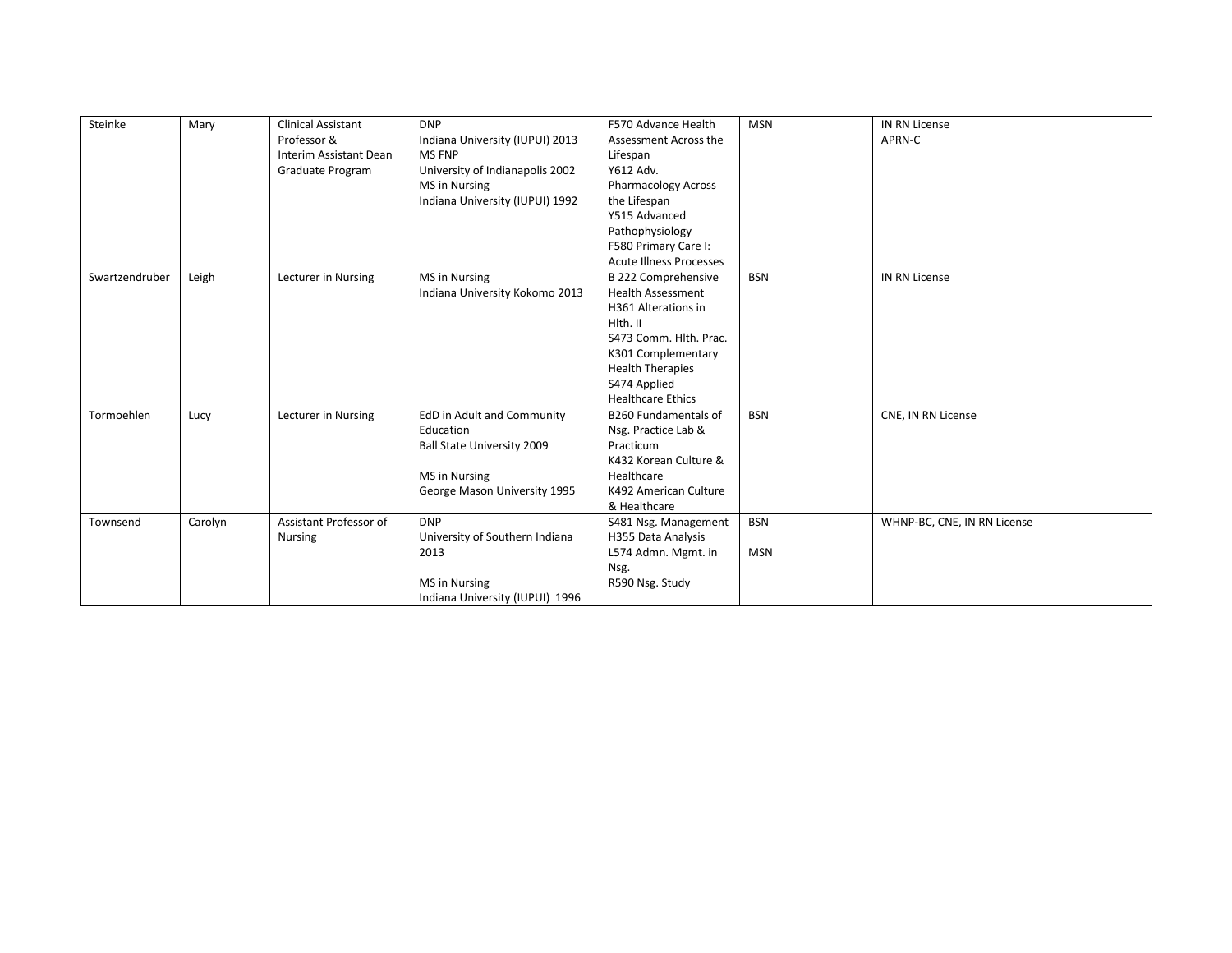| Whitmore | <b>Bridget</b> | Clinical Associate<br>Professor | MS in Nursing<br>Indiana University 1989                                    | L230 Health Care<br>Delivery Systems<br>H364 Dev. Family &                                                                                                                                                                                               | <b>BSN</b>        | WHNP-BC, IN RN License |
|----------|----------------|---------------------------------|-----------------------------------------------------------------------------|----------------------------------------------------------------------------------------------------------------------------------------------------------------------------------------------------------------------------------------------------------|-------------------|------------------------|
|          |                |                                 |                                                                             | Child Prac.<br><b>B334 Transitional Care</b><br>of Families &<br>Populations                                                                                                                                                                             |                   |                        |
| Zody     | Mary           | Clinical Associate<br>Professor | DNP University of Kentucky 2016<br>MS in Nursing<br>Indiana University 1996 | H355 Data Analysis<br>S470 Multisystem<br>Failures<br>S482 Mgmt. Clinical<br>S483 Nsg. Prac.<br>Capstone<br>S487 Nsg. Mgmt: RN to<br><b>BSN</b><br>L579 Nsg. Admin.<br>Practicum<br>L671 Financial Mgmt.<br>N504 Leadership for<br>Adv. Practice Nursing | BSN<br><b>MSN</b> | M.H.A., IN RN License  |

/smm, 9.5.17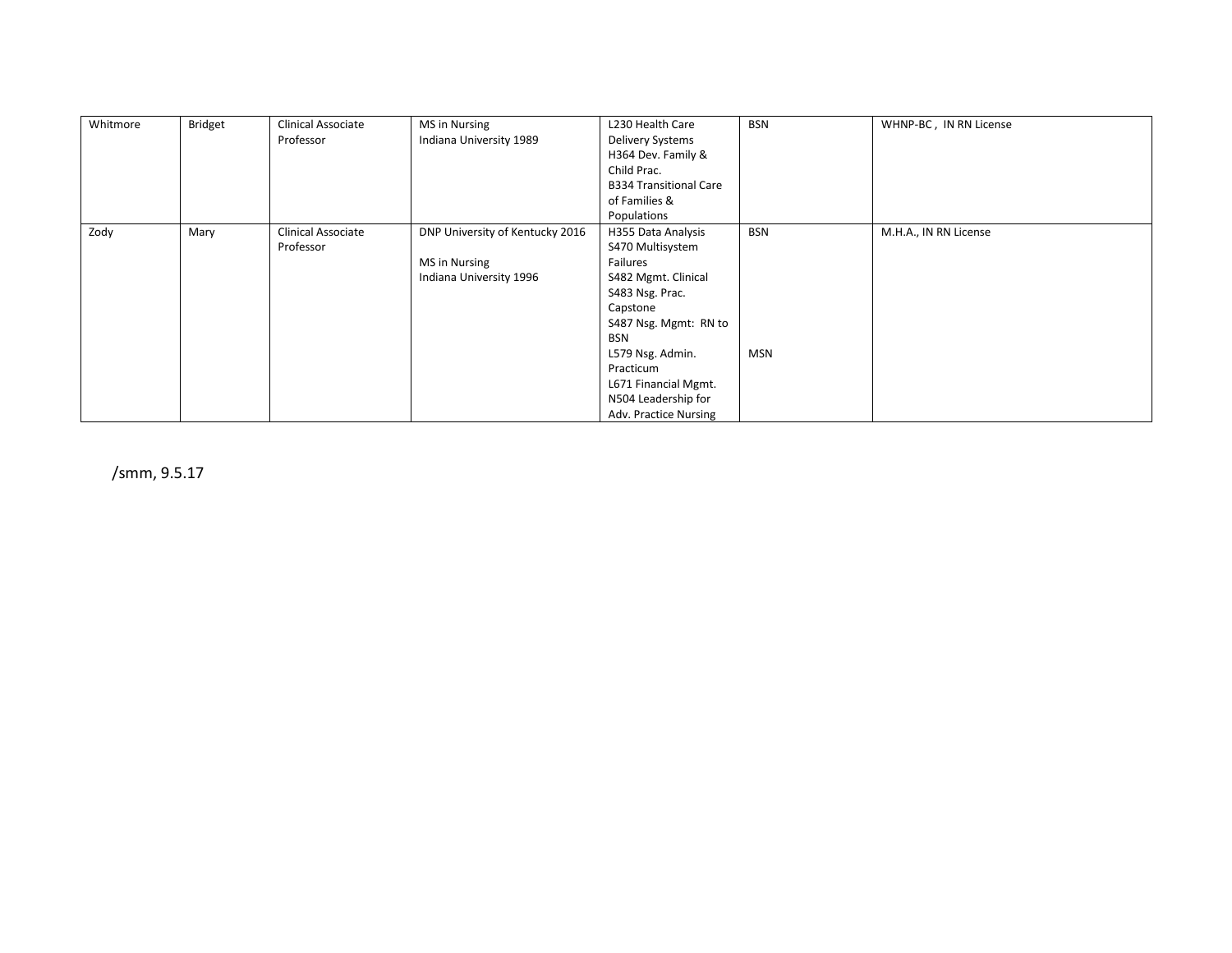| School of Sciences '18-'19 Full-Time Faculty |                   |                                                                 |                                                                                                                                                                                                        |                                 |                                                                                                                                                |                                                                                                  |  |  |
|----------------------------------------------|-------------------|-----------------------------------------------------------------|--------------------------------------------------------------------------------------------------------------------------------------------------------------------------------------------------------|---------------------------------|------------------------------------------------------------------------------------------------------------------------------------------------|--------------------------------------------------------------------------------------------------|--|--|
| <b>Last Name</b>                             | <b>First Name</b> | <b>Title</b>                                                    | <b>Graduate Degrees &amp; Area</b><br><b>Institution &amp; Year</b>                                                                                                                                    | <b>Courses/Subjects Taught</b>  | <b>Programs in which Teaching</b>                                                                                                              | <b>Additional Relevant Qualifications, Graduate</b><br>Hours and/or Tested Equivalent Experience |  |  |
| Alnusair                                     | Awny              | Associate Professor of<br><b>Applied Computing</b>              | Ph.D. In Computer Science<br>University of Wisconsin<br>Milwaukee 2010<br>M.S. in Computer Science<br>Illinois Institute of<br>Technology 1999                                                         | Informatics<br>Computer science | <b>Informatics</b><br>Biology/Chemistry<br>Biochemistry<br><b>Biological &amp; Physical Sciences</b><br>Computer science<br><b>Mathematics</b> |                                                                                                  |  |  |
| Canbaz                                       | M. Abdullah       | Assistant Professor of<br><b>Computer Science</b>               | Ph.D. In Computer Science<br>and Engineering<br>University of Nevada, Reno<br>2018<br>M.S. in Computer and<br><b>Information Science</b><br>Indiana University Purdue<br>University, Indianapolis 2014 | Computer Science<br>Informatics | <b>Informatics</b><br>Biology/Chemistry<br>Biochemistry<br><b>Biological &amp; Physical Sciences</b><br>Computer science<br>Mathematics        |                                                                                                  |  |  |
| Carter                                       | James             | Lecturer in Mathematics                                         | Ph.D. in Mathematics<br>Purdue University,<br>Indianapolis 2013                                                                                                                                        | Mathematics                     | <b>Mathematics</b><br><b>General Education</b>                                                                                                 |                                                                                                  |  |  |
| Caruvana                                     | Christopher       | <b>Visiting Assistant</b><br>Professor of<br><b>Mathematics</b> | Ph.D. in Mathematics<br>University of North Texas,<br>Denton 2017<br>No M.S. degree                                                                                                                    | Mathematics                     | <b>Mathematics</b><br><b>General Education</b>                                                                                                 |                                                                                                  |  |  |
| Casey                                        | Leda              | Senior Lecturer in<br>Geology                                   | M.S. in Geology<br>Indiana University (IUPUI)<br>2007                                                                                                                                                  | Geology<br>Geography            | <b>Biological &amp; Physical Sciences</b><br><b>General Education</b>                                                                          |                                                                                                  |  |  |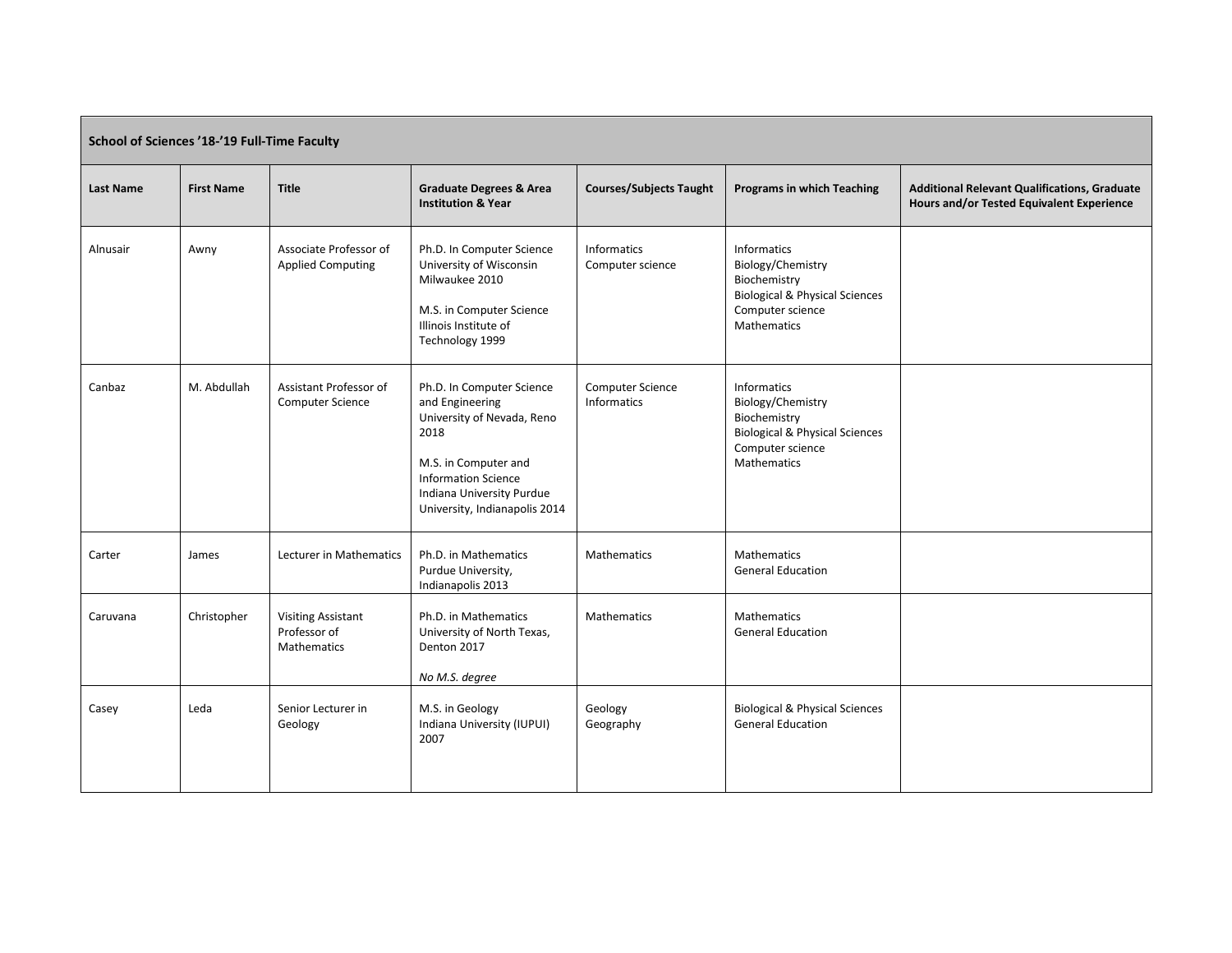| Chauret   | Christian | Dean & Professor of<br>Microbiology                | Ph.D. in Biology<br>University of Waterloo<br>(Canada) 1994<br>M.Sc. in Microbiology<br>McGill University 1990                                 | Microbiology<br>Immunology                           | Biology<br><b>Biological &amp; Physical Sciences</b><br>Biochemistry<br><b>General Education</b>              |                                                                                                                                              |
|-----------|-----------|----------------------------------------------------|------------------------------------------------------------------------------------------------------------------------------------------------|------------------------------------------------------|---------------------------------------------------------------------------------------------------------------|----------------------------------------------------------------------------------------------------------------------------------------------|
| Deyo      | Sara      | Chemistry Laboratory<br>Instructor/Supervisor      | M.S. Natural Products<br>Chemistry<br>The Ohio State University<br>1976                                                                        | Chemistry labs<br>100-level chemistry<br>lectures    | Biology<br><b>Biological &amp; Physical Sciences</b><br>Biochemistry<br>Chemistry<br><b>General Education</b> |                                                                                                                                              |
| Duffitt   | Ashley    | Lecturer in Biology                                | M.S. in Environmental<br>Science<br>Taylor University 2007                                                                                     | Biology<br>Microbiology<br>Physiology                | Biology<br><b>Biological &amp; Physical Sciences</b><br>Biochemistry<br><b>General Education</b>              |                                                                                                                                              |
| Finkler   | Michael   | Professor of Physiology                            | Ph.D. in Zoology<br>Miami University Ohio 1998<br>M.S. in Physiology<br>Miami University Ohio 1995                                             | Physiology<br>Biology                                | Biology<br><b>Biological &amp; Physical Sciences</b><br>Biochemistry<br><b>General Education</b>              |                                                                                                                                              |
| Hampshire | Diane     | Lecturer in Mathematics                            | M.A. in Mathematics<br>Oakland University 1992                                                                                                 | Mathematics<br><b>Statistics</b>                     | Mathematics<br><b>General Education</b>                                                                       |                                                                                                                                              |
| Hossain   | Mohammad  | Assistant Professor of<br>Chemistry                | Ph.D. in Organic Chemistry<br>University of Saskatchewan<br>2007<br>M.Sc. in Physical Chemistry<br>Jahangirnagar University<br>Bangladesh 2000 | Chemistry<br>Organic chemistry                       | Chemistry<br>Biochemistry<br>Biology<br><b>General Education</b>                                              |                                                                                                                                              |
| Houston   | Nicole    | <b>Biology Laboratory</b><br>Instructor/Supervisor | M.S. in Adult Education<br>Indiana University 2014                                                                                             | Anatomy & physiology<br>labs<br>General biology labs | Biology<br>General education                                                                                  | BS Gen Studies with Concentration in Math<br>and Sciences<br>7 years of teaching experience in biology labs<br>Coding technology certificate |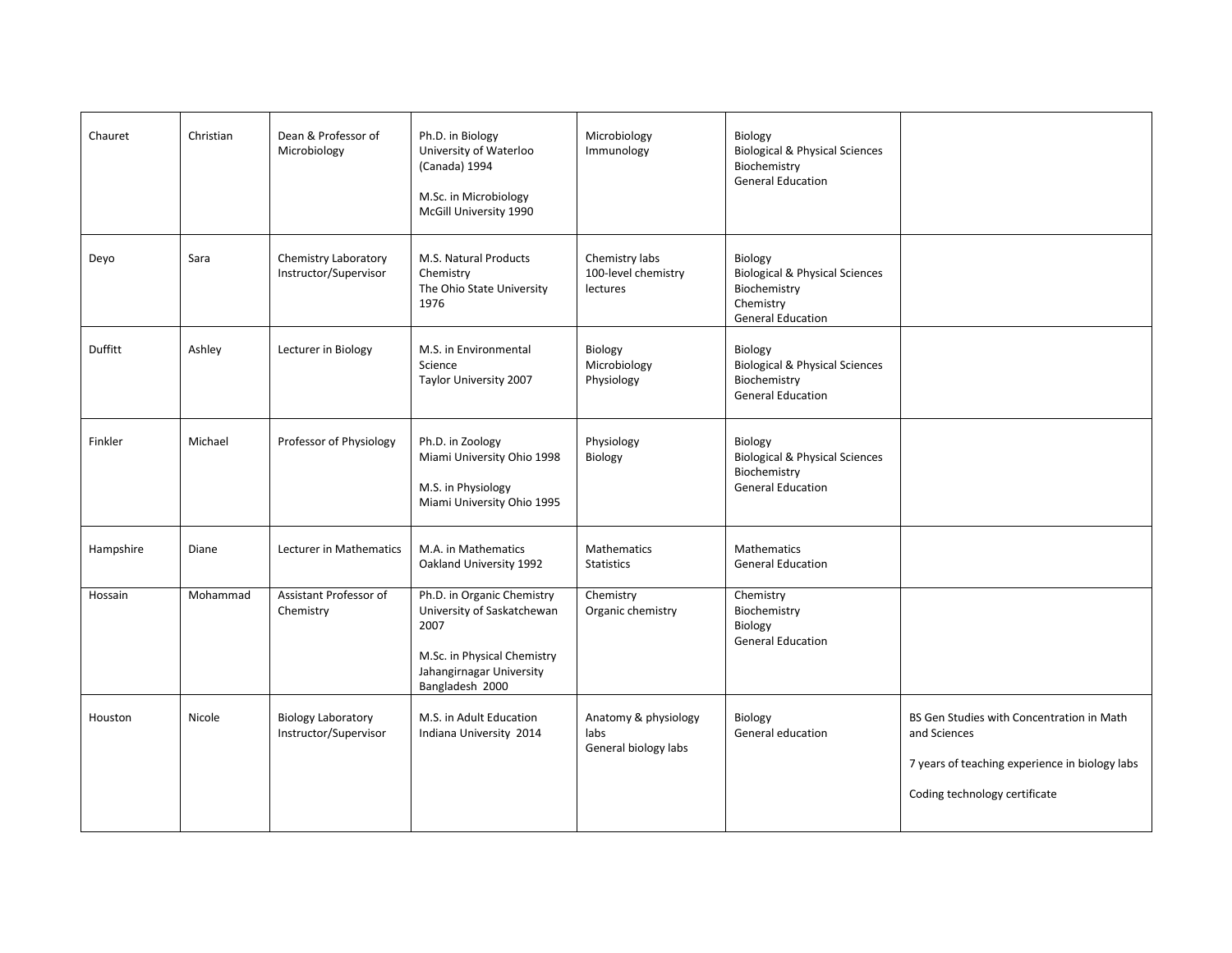| Hummeid  | Hadea   | Lecturer in Mathematics                            | Master of Science in<br><b>Mathematics Education</b><br>Purdue U. 2013                                                                                          | Mathematics<br>Calculus<br><b>Statistics</b>                                          | Mathematics<br><b>General Education</b>                                                                       | She was a visiting lecturer at IUPUI for 3 years                                                       |
|----------|---------|----------------------------------------------------|-----------------------------------------------------------------------------------------------------------------------------------------------------------------|---------------------------------------------------------------------------------------|---------------------------------------------------------------------------------------------------------------|--------------------------------------------------------------------------------------------------------|
| Jaworski | Deborah | Lecturer in Mathematics                            | M.S. in Education, Math<br>curriculum option<br>California State University,<br>East Bay 2008                                                                   | Mathematics<br><b>Statistics</b>                                                      | <b>Mathematics</b><br><b>General Education</b>                                                                | 4 years of experience as an adjunct at IU<br>Kokomo<br><b>B.S.</b> in Mathematics                      |
| Kasem    | Kasem   | Professor of Chemistry                             | Ph.D. in Chemistry<br><b>Assiut University (Egypt)</b><br>1978<br>M.Sc. in Electrochemistry<br>Assiut University 1975                                           | General chemistry<br>Analytical chemistry<br>Physical chemistry<br>Energy             | Biology<br><b>Biological &amp; Physical Sciences</b><br>Biochemistry<br>Chemistry<br><b>General Education</b> |                                                                                                        |
| Kinsey   | Carrie  | <b>Biology Laboratory</b><br>Instructor/Supervisor | M.A.in Earth Literacy<br>Saint Mary-of-the-Woods<br>College 2005<br>MA in Social & Cultural<br>Anthropology<br>California Institute of Integral<br>Studies 1995 | Microbiology, biology,<br>molecular biology,<br>physiology, and plant<br>science labs | Biology<br><b>Biological &amp; Physical Sciences</b><br>Biochemistry<br><b>General Education</b>              | 11 years of teaching labs at IU Kokomo<br><b>B.S. in Medical Technology</b><br>Indiana University 1984 |
| Krause   | Linda   | Senior Lecturer in<br>Mathematics                  | M.S. in Mathematics<br><b>Ball State University 1994</b>                                                                                                        | Mathematics<br><b>Statistics</b>                                                      | Mathematics<br><b>General Education</b>                                                                       |                                                                                                        |
| Liu      | Hong    | Assistant Professor of<br>Computer Science         | Ph.D. in Computer Science<br>Oklahoma State 2017<br>M.S. in Computer Science<br>Oklahoma State 2012                                                             | Computer Science<br>Informatics                                                       | Computer Science<br>Informatics                                                                               |                                                                                                        |
| Masuda   | Hisako  | Assistant Professor of<br>Biochemistry             | Ph.D. in Biochemistry<br>Rutgers University 2009<br>No M.S. degree                                                                                              | <b>General Chemistry</b><br>Biochemistry                                              | Biology<br><b>Biological &amp; Physical Sciences</b><br>Biochemistry<br>Chemistry<br><b>General Education</b> |                                                                                                        |
| Motl     | Patrick | Associate Professor of<br>Physics                  | Ph.D. in Physics<br>Louisiana State University<br>2001                                                                                                          | Physics<br>Astronomy                                                                  | Mathematics<br>Biology<br><b>Biological &amp; Physical Sciences</b><br>Biochemistry                           |                                                                                                        |